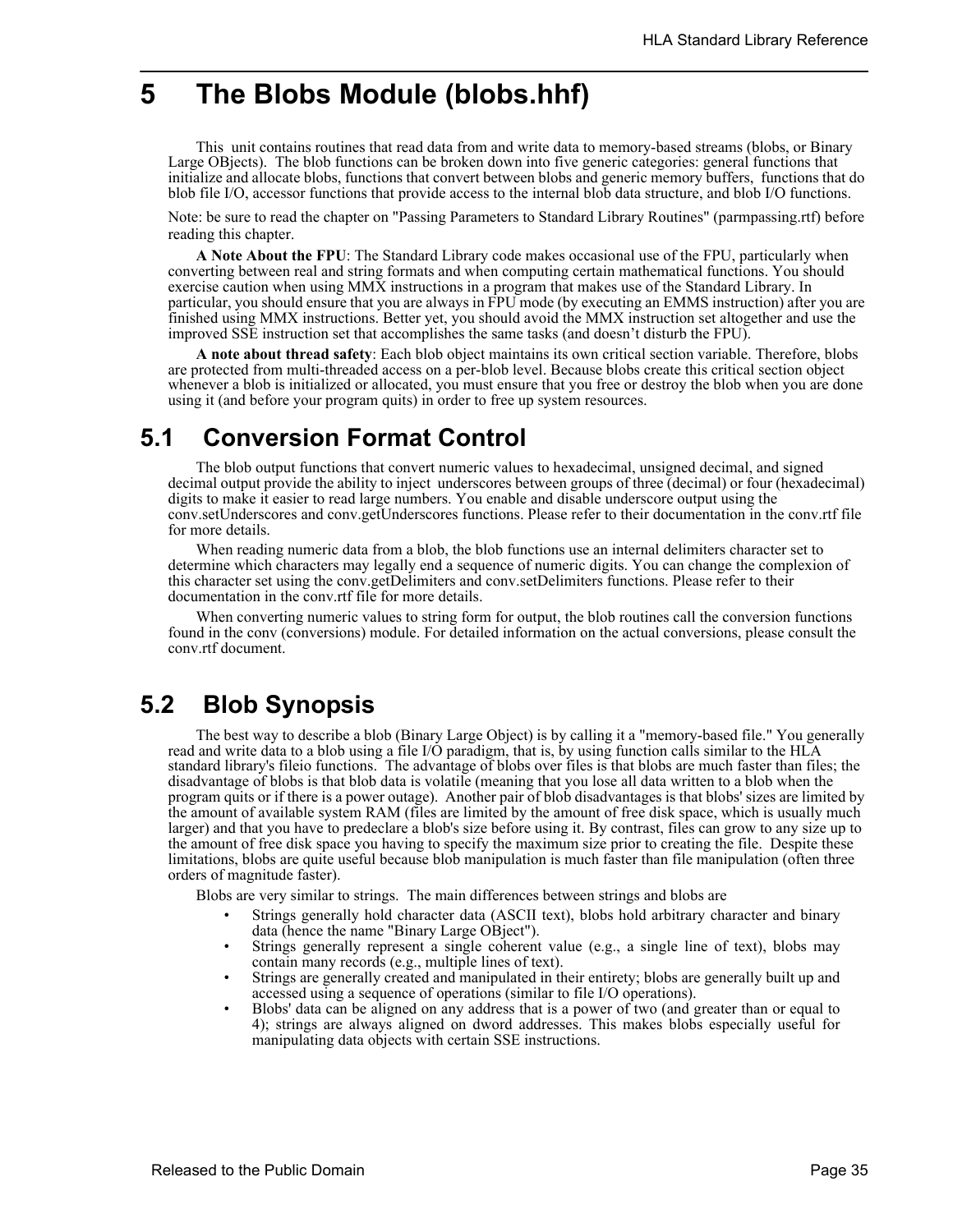# **5.3 Blob Internal Representation**

The following is the internal representation of a blob object (these declarations are inside the blob namespace):

```
type
 blobRec:
    record := -20;allocPtr : dword;
         criticalSection :dword
          rcursor :dword;
          wcursor :dword;
         maxlen :dword;
          length :dword;
         blobData :byte[16]; // Minimum is 16 bytes
    endrecord;
 t :pointer to blobRec; // blob.t outside blob namespace
 blob_t :t; \frac{1}{2} : \frac{1}{2} // blob.blob_t outside blob namespace
 blob :t; // blob.blob outside blob namespace
```
Note that the fieldnames in blobRec are generally considered private to the blobRec record declaration and are intended for internal use (by the blobs package) only. Applications should only reference or modify these fields using the blob accessor functions (described a little later in this document).

The allocPtr field contains the address of the start of the memory block allocated for the blob. Blobs can be allocated to any address (that is a power of two and greater than or equal to 4). Because the stdlib's mem.alloc function only guarantees 8-byte alignment, certain calls that allocate storage for a blob might need to allocate extra storage in order to align the blob's data (the blobData field) at an appropriate address in memory. This might insert (an arbitrary amount of) padding bytes before the allocPtr field in the blob data structure. The blob data structure needs to save this allocation address (in allocPtr) so that the application can free the storage consumed by the blob object. Much of the time, the allocPtr field will contain it's own address; for unaligned (the most common) blobs, or blobs aligned on 8-byte or less addresses, no extra padding is necessary. If the blob object is allocated in static memory rather than on the heap (or in memory that was not allocated by the blob library functions), the allocPtr field will contain NULL.

The criticalSection field contains the object that controls access to the blob's critical section in multi-threaded applications. Note that this field is still present (though unused) in single-threaded applications. This is a private field and should never be accessed by code outside the blob library.

The rcursor (read cursor) field contains the offset into the blob's data where the next value will be read from the blob using one of the blob.get\* functions or any of the other blob input functions that read data from the read cursor position.

The wcursor (write cursor) field contains the offset into the blob's data where the next value will be written to in the blob using one of the blob.put\* functions or any of the other blob output functions that write data to the write cursor position in the blob.

The maxlen (maximum length) field contains the maximum size of the blob. If an application attempts to read or write data beyond this point in the blob, the library routines will generate an exception.

The length field is the current (dynamic) length of the blob. This field's value is always less than or equal to maxlen's value.

The blobData field is where the blob's data appears in memory. This is an array of bytes containing at least maxlen bytes (it may contain more, depending on the alignment of the blob allocation). This field always contains at least 16 bytes (hence the declared size of 16 in the blobRec record).

# **5.4 Declaring Blob Variables**

HLA stdlib blob variables are pointers. When declaring blob objects, you should use the blob.blob, blob.blob\_t, or blob.t data types. These three names are all synonyms, you can use whatever form you choose. Whenever this documentation refers to a "blob variable", it is actually talking about a pointer to a blob object, that is, a variable of type blob.blob, blob.blob t, or blob.t. For example:

```
var
 blobVar : blob.t;
```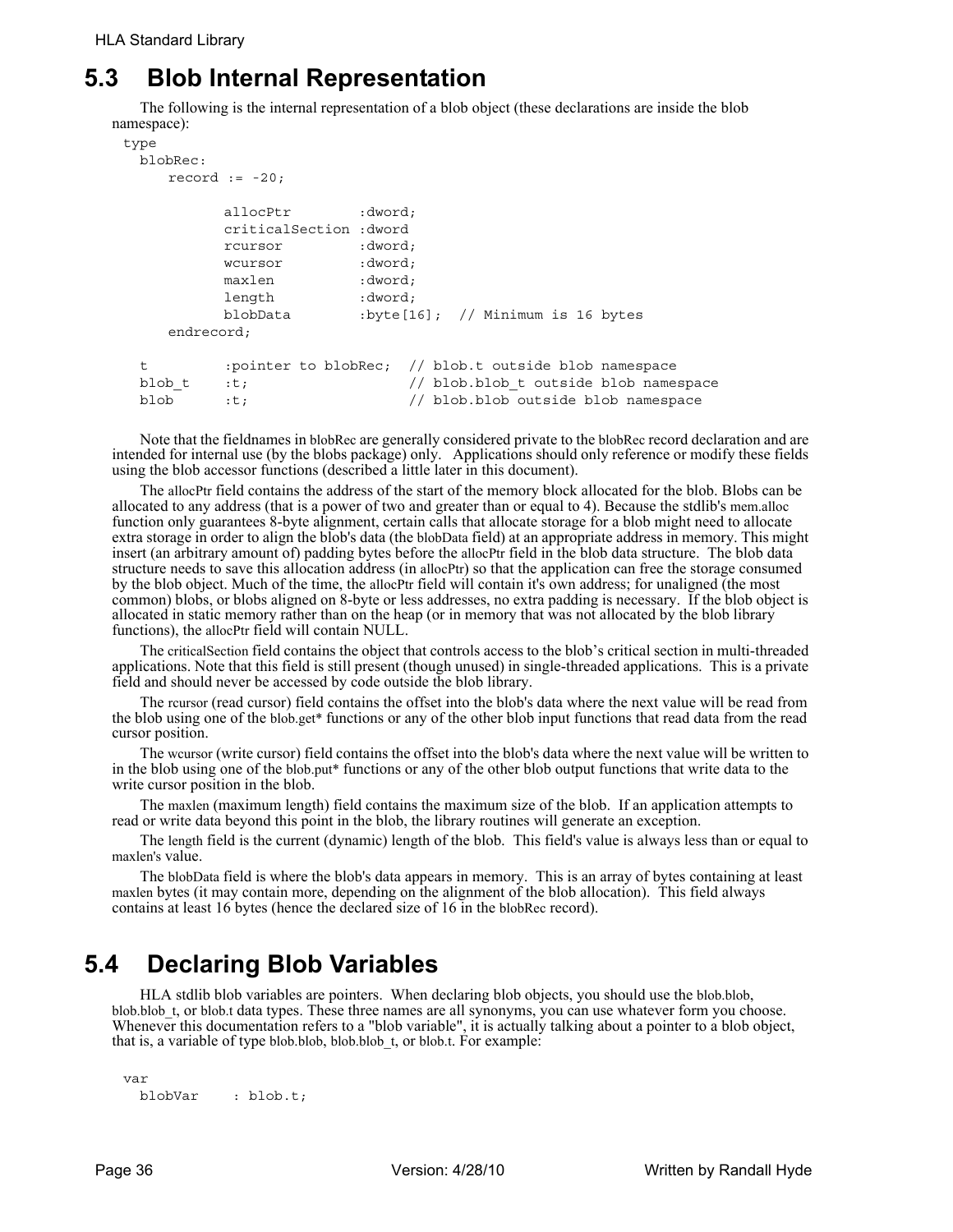blobVar2 : blob.blob\_t; blobVar3 : blob.blob;

Note that these declarations all reserve exactly four bytes for the blob variables (blobVar1*,* blobVar2, and blobVar3). Blob variables always hold pointers to the actual blob data. Of course, like strings and other pointers, these declarations do not actually allocate storage for the blob object itself. You will have to call a function such as blob.alloc to allocate the actual storage for a blob object.

You can also use the blob.init function to initialize a block of memory you've allocated for use as a blob. See the description of this function for more details.

## **5.4.1 Initializing and Allocating Blob Variables**

The HLA Blobs module provides several functions that let you allocate storage for a blob on the heap or associate other storage with the blob. Because you must allocate storage for a blob before using it, these functions will generally be the first functions you call before using a blob.

### **blob.init( var b:var; numBytes:dword ); @returns( "eax" );**

The blob.init routine initializes a block of memory so that it contains a blob object. This function returns a pointer to the blob object in EAX, which you should store into a blob.t variable. The b argument is the address of a block of bytes that you want to use as the blob object. The numBytes argument is the total size of the block of memory pointed at by the b parameter. Note that at least 20 bytes of the object pointed at by b will be used to hold the blob's metadata (internal data structure). That is, numBytes does not specify the maximum size of the blob; the maximum size will actually be slightly smaller than this value. This function will raise an exception if numBytes is too small (insufficient space to allocate the blob metadata and at least 16 bytes of blob data.). **Warning**: that this function sets the allocPtr field of the blobRec data structure to NULL. If you have allocated this storage on the heap, it is your responsibility to call mem.free with the original allocation address to return the storage to the heap. You must never call blob.free to free the blob storage that you've initialized with a blob.init call.

**Important**: this function creates a new critical section object and initializes the criticalSection field of the blob data object.

 You must call blob.destroy when you are done with the blob to delete the critical section object and return its resources to the operating system.

#### **blob.init16( var b:var; numBytes:dword ); @returns( "eax" );**

Just like blob.init except that this function always returns an address that is aligned to a 16-byte boundary. Note that if the memory block pointed at by b isn't at an appropriate address, blob.init16 will use up to 15 bytes at the beginning of this block as padding bytes to guarantee that the address this function returns in eax is aligned to a 16-byte boundary. Therefore, you should ensure that the block of memory whose address you pass is at least 16 bytes larger than you need to ensure you have enough space after padding is removed from the total. The warnings above apply to blob.init16 as well as blob.init.

#### **blob.alloc( size:dword); @returns( "eax" );**

The blob.alloc routine allocates storage for a blob object that contains at least size bytes of blob data. It initializes the blob header (blobRec) data structure and returns a pointer to the blob in EAX (that you should store into a blob variable). This function will raise an exception if it cannot allocate the specified amount of storage on the heap for the blob object. Note that this function also allocates storage for the blob header and pads the size of the blob (typically to a multiple of 16 bytes) so this call allocates a little bit more storage than size bytes on the heap. Note that blobs created with the blob.alloc function are always aligned on a 16-byte boundary and they always initialize the blobRec allocPtr field with the address of the storage allocated by an (internal) mem.alloc call.

**Important**: this function creates a new critical section object and initializes the criticalSection field of the blob data object.

 You must call blob.free when you are done with the blob to delete the critical section object and return its resources to the operating system.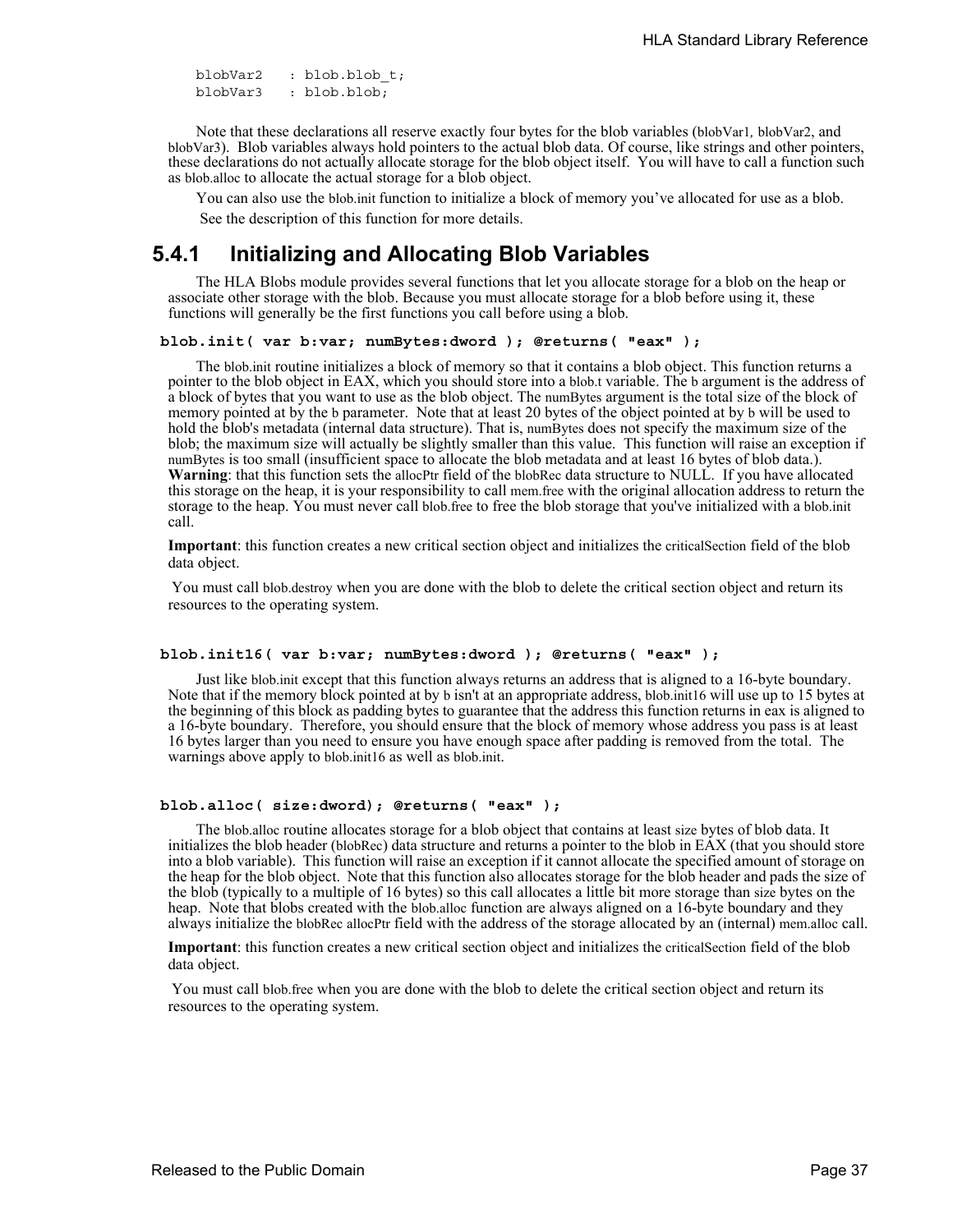## **blob.allocAligned( size:dword; alignment:dword); @returns( "eax" );**

The blob.allocAligned routine also allocates storage for a blob object on the heap. The alignment argument is an integer in the range 0..16 specifying the alignment on a 2\*\*alignment byte boundary. That is, the alignment value is interpreted as follows:

| ali    | Blob data   |
|--------|-------------|
| gnment | aligned to  |
|        | 16 bytes    |
|        | 16 bytes    |
|        | 16 bytes    |
| 3      | 16 bytes    |
| 4      | 16 bytes    |
| 5      | 32 bytes    |
| 6      | 64 bytes    |
|        | 128 bytes   |
| 8      | 256 bytes   |
| 9      | 512 bytes   |
| 10     | 1024 bytes  |
|        | 2048 bytes  |
| Γ2     | 4096 bytes  |
| 13     | 8192 bytes  |
| 14     | 16384 bytes |
| Γ5     | 32768 bytes |
| 16     | 65536 bytes |

Note that the minimum alignment is always 16 bytes because this is the alignment that blob.alloc guarantees. Note that the blob.allocAligned function might have to add as many as 2\*alignment+32 bytes to the size of the storage allocated on the heap in order to guarantee alignment on the desired address boundary. As for the blob.alloc call, this function initializes the internal allocPtr field with the address of the block of storage allocated on the heap.

**Important**: this function creates a new critical section object and initializes the criticalSection field of the blob data object.

 You must call blob.free when you are done with the blob to delete the critical section object and return its resources to the operating system.

#### **blob.realloc( theBlob:blob.t; size:dword ); @returns( "eax" );**

The blob.realloc routine resizes an existing blob. The first argument, theBlob, is the address of the blob object to resize and the second argument is the new maximum size of the resultant blob. This function works by allocating a new blob of the specified size, copying the blob data from the original blob to the new blob, and then freeing the storage associated with the original blob if the allocPtr field contains a non-NULL value.

It will also destroy the critical section object held by the original blob.

**Important**: this function creates a new critical section object and initializes the criticalSection field of the blob data object.

 You must call blob.free when you are done with the blob to delete the critical section object and return its resources to the operating system.

Note that there is no blob.reallocAligned function call, but you can easily write your own using the following code:

```
blob.allocAligned( newsize, desiredAlignment );
push( eax );
blob.cpy( originalBlob, eax );
blob.free( originalBlob );
```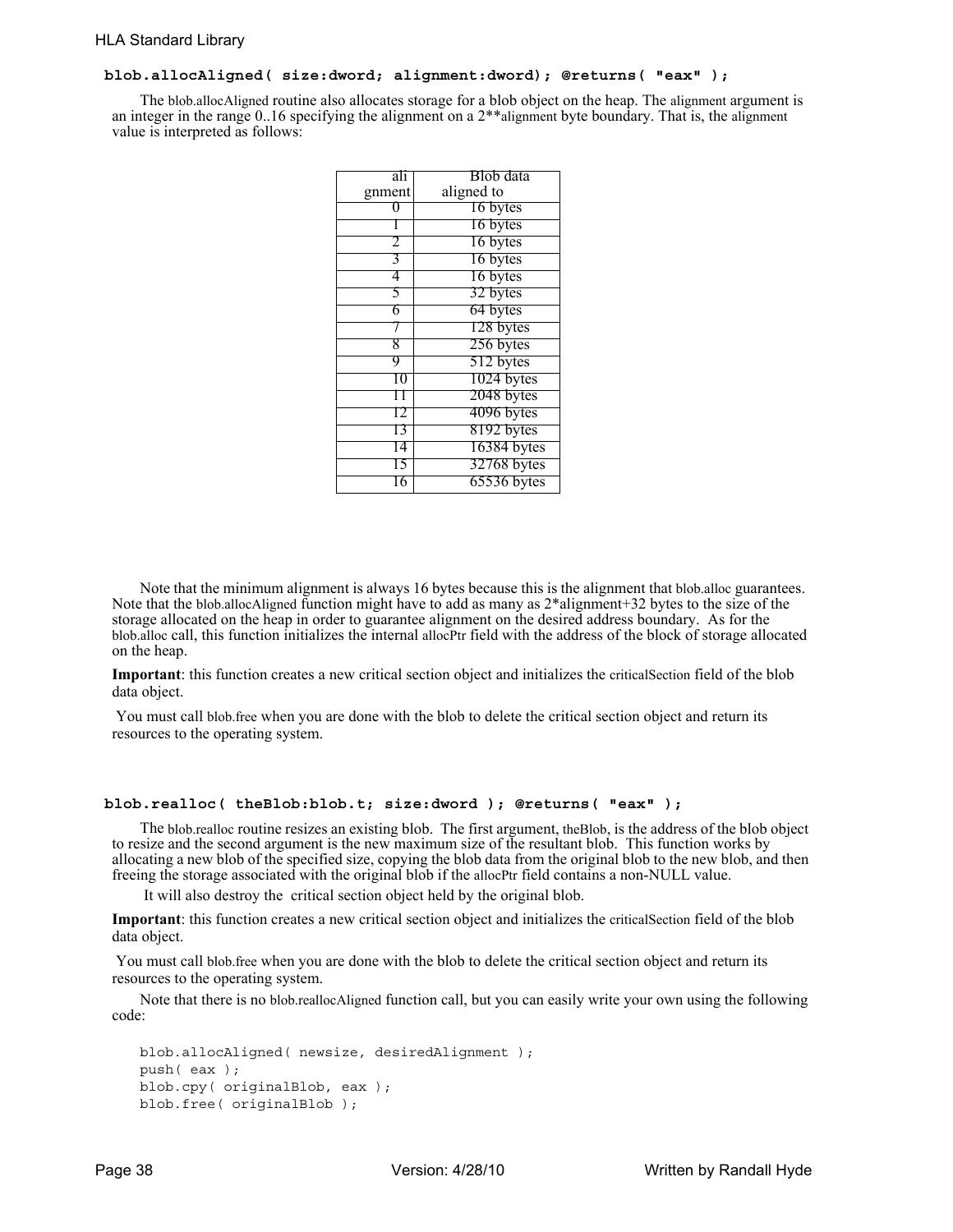pop( eax ); mov( eax, originalBlob );

#### **blob.free( theBlob:blob.t);**

The blob.free routine frees the storage associated with a blob object if that blob object was allocated on the heap with a call to blob.alloc or blob.allocAligned (specifically, if the allocPtr field in the blobRec data structure contains a non-NULL value). If the allocPtr field contains NULL, then this function returns without raising an exception. If the Blob is NULL, contains a bad address, or if allocPtr isn't pointing at an object on the heap, then this routine will raise an appropriate exception.

This function will also delete the critical section object held b the blob.

#### **blob.destroy( theBlob:blob.t);**

The blob.destroy routine deletes the critical section held by the blob. If the allocPtr

field is non-NULL, this will also deallocate the storage held by the blob. Functionally, blob.free and blob.destroy are equivalent; though blob.free is intended for blobs allocated via some blob.allooc\* or blob.a<sup>\*</sup> function and blob.destroy is intended for blobs initialized via the blob.init\* functions.

## **5.5 Blob Accessor Functions**

The following functions in the HLA blobs unit provide access to the blobRec data structure. Programs should use these accessor functions rather than directly accessing the blobRect fields.

#### **blob.length( b:blob.t); @returns( "eax" );**

The blobl.length routine returns the value of the blobRec.length field, that is, the current size (actual data) of the blob.

HLA high-level calling sequence example:

blob.length( b ); mov( eax, blobLength );

HLA low-level calling sequence example:

push( b ); call blob.length; mov( eax, blobLength );

#### **blob.setLength( b:blob.t; newLen:dword );**

The blobl.setLength routine sets the value of the blobRec.length field to the value specified by the newLen parameter. You should exercise extreme caution when using this function. The blob.setLength function does not check the value of the newLen argument to determine if it is valid. You could supply a value larger than the actual amount of data currently in the blob (meaning you've just added garbage to the end of the blob) or you could even supply a value that is beyond the allocated size of the blob (creating memory access problems down the road).

HLA high-level calling sequence example: blob.setLength( b, 32768 ); HLA low-level calling sequence example: push( b ); pushd( 32768 );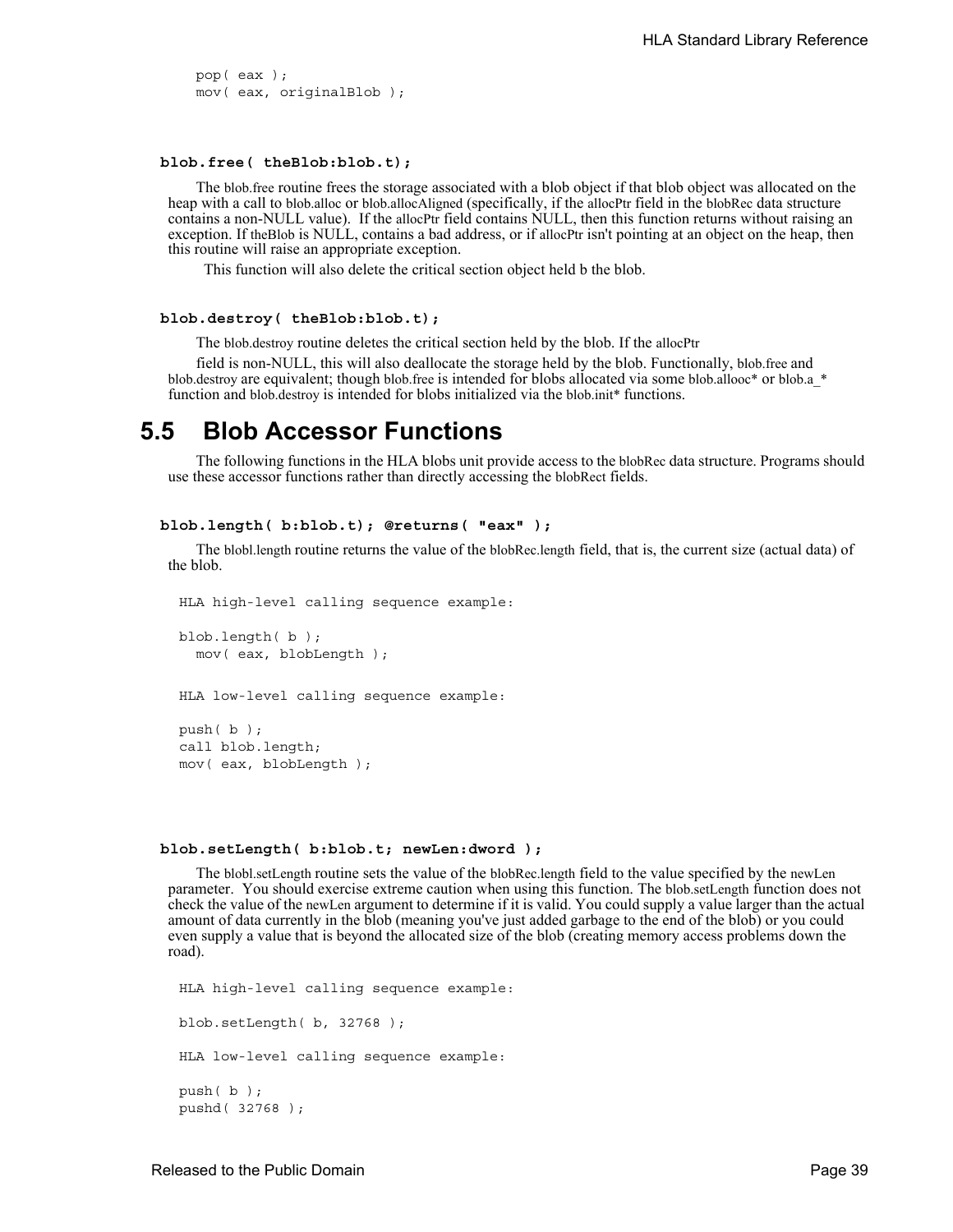call blob.setLength;

#### **blob.maxlen( b:blob.t); @returns( "eax" );**

The blob.maxlen routine returns the value of the blobRec.maxlen field, that is, the current maximum size of the blob.

```
HLA high-level calling sequence example:
blob.maxlen( b );
  mov( eax, blobMaxLen );
HLA low-level calling sequence example:
push( b );
call blob.maxlen;
mov( eax, blobMaxLen );
```
## **blob.setMaxlen( b:blob.t; newLen:dword );**

The blobl.setMaxlen routine sets the value of the blobRec.maxlen field to the value specified by the newLen parameter. You should exercise extreme caution when using this function. The blob.setMaxlen function does not check the value of the newLen argument to determine if it is valid. You should only set the value of this field when allocating storage for a new blob or if you are shrinking the size of a blob in-place. Expanding the maxlen value does not allocate any more storage for the blob and such action will probably lead to a memory fault later on in your program. Note that this function does not change the value of the blobRec.length field, even if the new value for maxlen is less than the existing length.

```
HLA high-level calling sequence example:
blob.setMaxlen( b, 32768 );
HLA low-level calling sequence example:
push( b );
pushd( 32768 );
call blob.setMaxlen;
```
### **blob.rcursor( b:blob.t); @returns( "eax" );**

The blobl.rcursor routine returns the value of the blobRec.rcursor field in the EAX register.

```
HLA high-level calling sequence example:
blob.rcursor( b );
  mov( eax, blobReadPosition );
HLA low-level calling sequence example:
push( b );
call blob.rcursor;
mov( eax, blobReadPosition );
```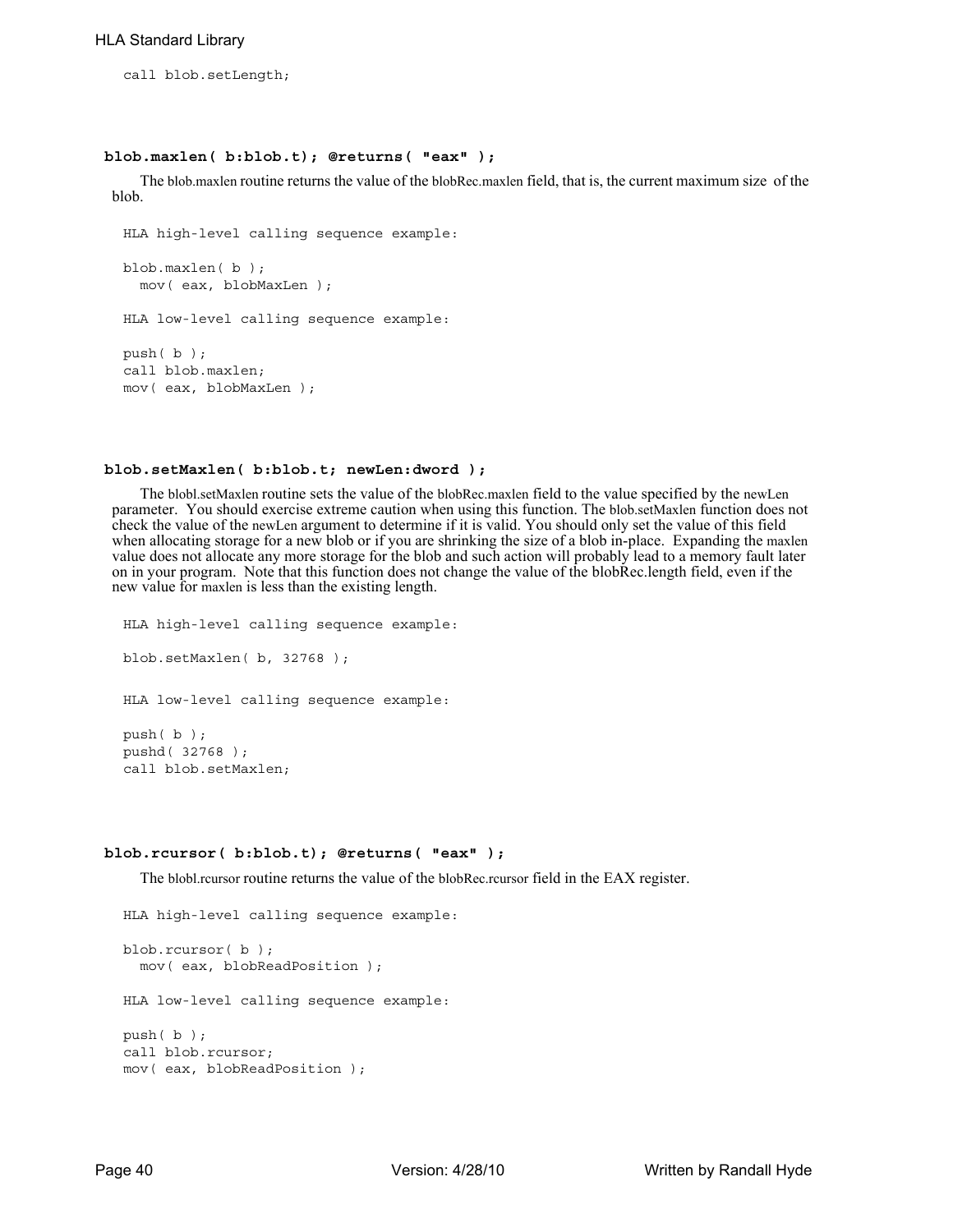### **blob.setrCursor( b:blob.t; newCursor:dword );**

The blobl.setrCursor routine sets the value of the blobRec.rcursor field to the value specified by the newCursor parameter. You should exercise extreme caution when using this function. The blob.setrCursor function does not check the value of the newCursor argument to determine if it is valid. If you point the rcursor field beyond the end of the blob's length you could get a memory fault error or read garbage data.

```
HLA high-level calling sequence example:
blob.setrCursor( b, 0 );
HLA low-level calling sequence example:
push( b );
pushd( 0 );
call blob.setrCursor;
```
#### **blob.wcursor( b:blob.t); @returns( "eax" );**

The blobl.wcursor routine returns the value of the blobRec.wcursor field in the EAX register.

```
HLA high-level calling sequence example:
blob.wcursor( b );
 mov( eax, blobWritePosition );
HLA low-level calling sequence example:
push( b );
call blob.wcursor;
mov( eax, blobWritePosition );
```
## **blob.setwCursor( b:blob.t; newCursor:dword );**

The blobl.setwCursor routine sets the value of the blobRec.rcursor field to the value specified by the newCursor parameter. You should exercise extreme caution when using this function. The blob.setwCursor function does not check the value of the newCursor argument to determine if it is valid. If you point the wcursor field beyond the end of the blob's length you could get a memory fault error or leave garbage data in the middle of the blob.

```
HLA high-level calling sequence example:
blob.setwCursor( b, 0 );
HLA low-level calling sequence example:
push( b );
pushd( 0 );
call blob.setwCursor;
```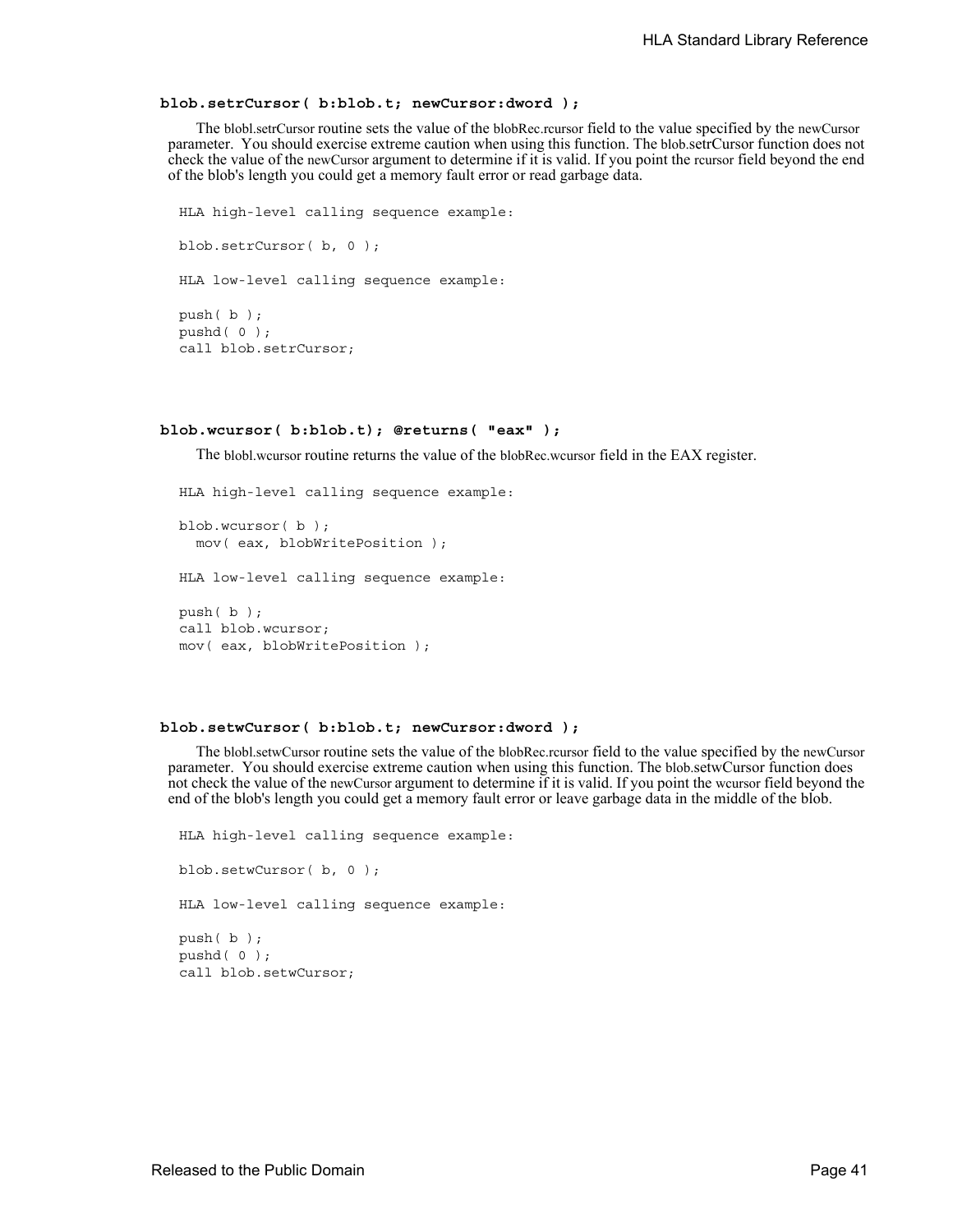## HLA Standard Library

### **blob.reset;**

The blobl.reset routine sets the blob's rcursor, wcursor, and length fields to zero. This effectively restores the blob to its original state when it was created. Note that this does not change any actual data appearing the the blob's memory storage, but since blob.reset sets the length field to zero, this effectively erases any data present in the blob.

```
HLA high-level calling sequence example:
blob.reset();
HLA low-level calling sequence example:
call blob.reset;
```
## **blob.eof( b:blob.t ); @returns( "@c" );**

This function returns true (1) in EAX and the carry flag if the read cursor is at the end of the blob's data. It returns false (0) otherwise. Note that this function actually returns true/false in EAX even though the "returns" value is " $@c$ ". It also returns the EOF state in the carry flag ( $c=1$  if EOF,  $c=0$  if not at EOF).

```
HLA high-level calling sequence example:
while( !(blob.eof( blobPointer )) do
     << something while not at EOF>>
  endwhile;
HLA low-level calling sequence example:
whileNotEOF:
  push( blobPointer );
  call blob.eof;
  cmp( al, true );
  jne atEOF;
     << something while not at EOF>>
  jmp whileNotEOF;
atEOF:
```
## **5.6 Blob Assignment Functions**

These functions copy blobs and fill a blob with a single byte, word, or double-word value.

```
 blob.a_cpy( b:blob.t ); @returns( "eax" );
```
This function creates a new blob on the heap that is a copy of the blob pointed at by the b parameter. It returns a pointer to the new blob in the EAX register. When you are done using this new blob, you should free the storage associated with it (and delete the criticalsection it creates) by calling the blob.free function.

```
HLA high-level calling sequence example:
blob.a cpy( someBlob );
mov( eax, newBlob );
```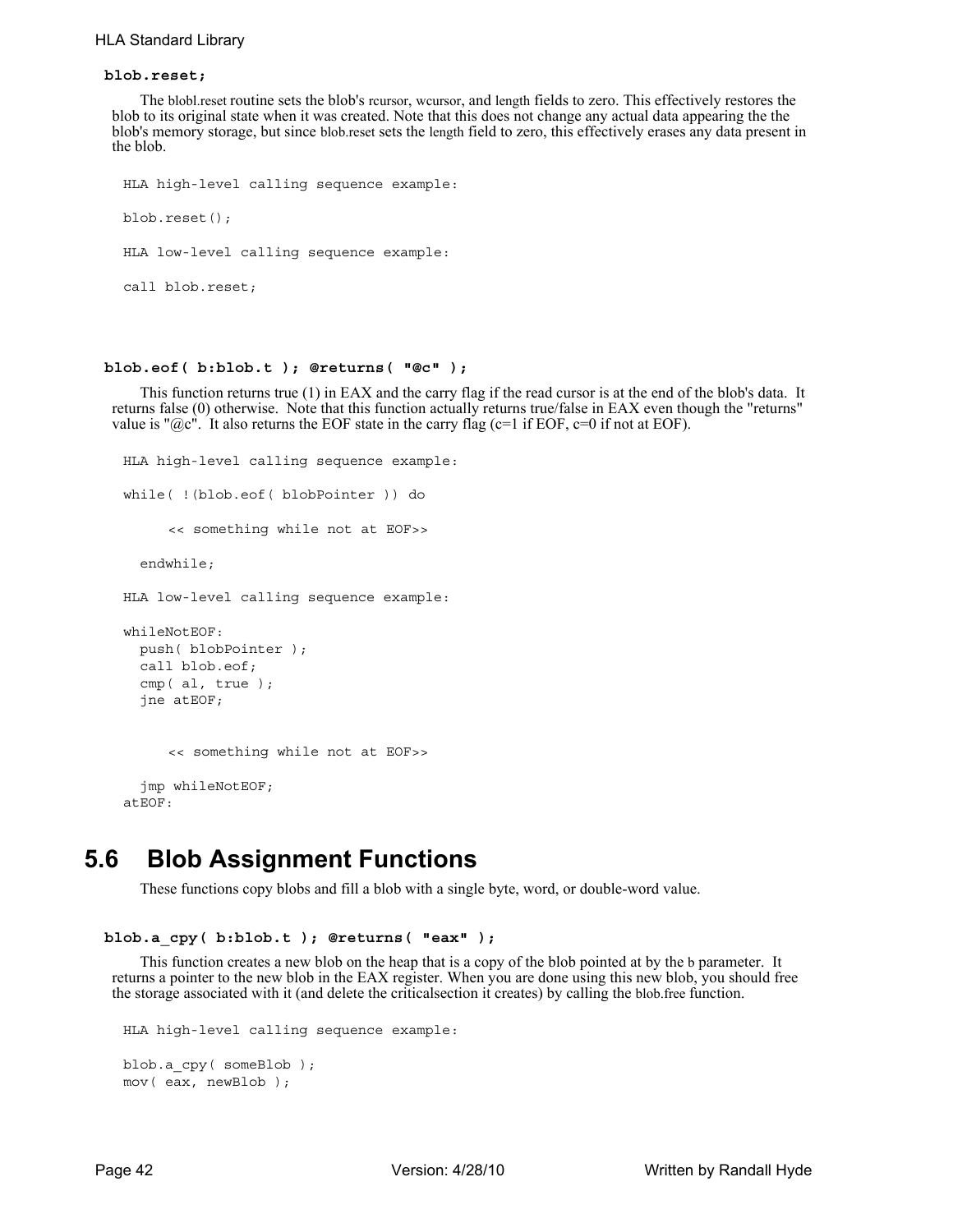HLA low-level calling sequence example:

push( someBlob ); call blob.a\_cpy; mov( eax, newBlob);

## **blob.cpy( src:blob.t; dest:blob.t ); @returns( "eax" );**

This function copies the data from the source blob (pointed at by src) to the destination blob (pointed at by dest) and returns a pointer to the destination blob in EAX. This function raises an ex.BlobOverflow exception if the destination blob isn't large enough to hold the data copied from the source blob.

```
HLA high-level calling sequence example:
blob.cpy( someBlob, destBlob );
HLA low-level calling sequence example:
push( someBlob );
push( destBlob );
call blob.cpy;
```
#### **blob.fillb( theValue:byte; numBytes:dword; dest:blob );**

This function fills an existing blob with numBytes copies of the byte value theValue. This function resets the rcursor field to zero and the wcursor and length fields to numBytes. This function raises an ex.BlobOverflow exception if the destination blob (pointed at by dest) is not large enough to hold numBytes bytes.

HLA high-level calling sequence example: blob.fillb( 0, 1024, destBlob ); HLA low-level calling sequence example: pushd( 0 ); pushd( 1024 ); push( destBlob ); call blob.fillb;

### **blob.fillw( theValue:word; numWords:dword; dest:blob );**

This function fills an existing blob with numWords copies of the word value theValue. This function resets the rcursor field to zero and the wcursor and length fields to numWords\*2. This function raises an ex.BlobOverflow exception if the destination blob (pointed at by dest) is not large enough to hold numWords\*2 bytes.

HLA high-level calling sequence example: blob.fillw( 1000, 1024, destBlob ); HLA low-level calling sequence example: pushd( 1000 ); pushd( 1024 ); push( destBlob ); call blob.fillw;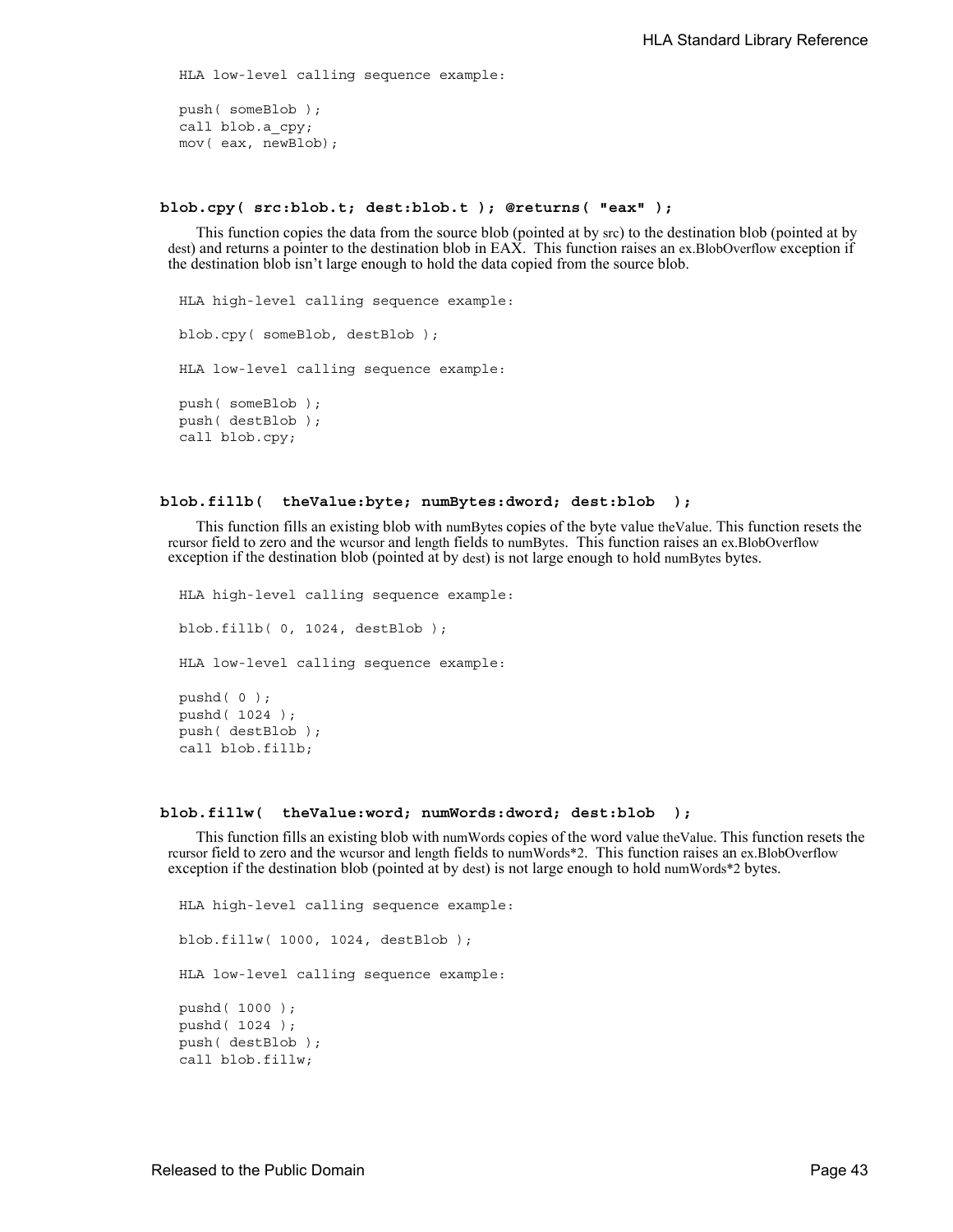## **blob.filld( theValue:word; numDwords:dword; dest:blob );**

This function fills an existing blob with numDwords copies of the dword value theValue. This function resets the rcursor field to zero and the wcursor and length fields to numDwords\*4. This function raises an ex.BlobOverflow exception if the destination blob (pointed at by dest) is not large enough to hold numDwords\*4 bytes.

```
HLA high-level calling sequence example:
blob.filld( 1_000_000, 1024, destBlob );
HLA low-level calling sequence example:
pushd( 1_000_000 );
pushd( 1024 );
push( destBlob );
call blob.filld;
```
# **5.7 Blob Extraction Functions**

These funcions extract subranges (slices) of a blob.

### **blob.a\_subBlob( src:blob; start:dword; len:dword ); @returns( "eax" );**

This function creates a new blob on the heap and initializes it with data from an existing blob (pointed at by src). The new blob is initialized with len bytes starting at offset start in blob src. This function returns a pointer to the new blob on the heap in the EAX register. It is the callers responsibility to call blob.free to free the storage associated with this new blob (and delete the critical section that this function creates).

```
HLA high-level calling sequence example:
blob.a subBlob( someBlob, 1024, 256 );
mov( eax, newBlob );
HLA low-level calling sequence example:
push( someBlob );
pushd( 1024 );
pushd( 256 );
call blob.a_subBlob;
mov( eax, newBlob );
```
#### **blob.subBlob( src:blob; start:dword; len:dword; dest:blob.t );**

This function copies a sequence from a source blob (src) to a destination blob (dest). It copies len bytes starting at offset start in src to dest. This function raises an ex.BlobOverflow exception if d is too small to receive the blob data.

```
HLA high-level calling sequence example:
blob.subBlob( someBlob, 1024, 256, destBlob );
HLA low-level calling sequence example:
push( someBlob );
pushd( 1024 );
pushd( 256 );
push( destBlob
call blob.subBlob;
```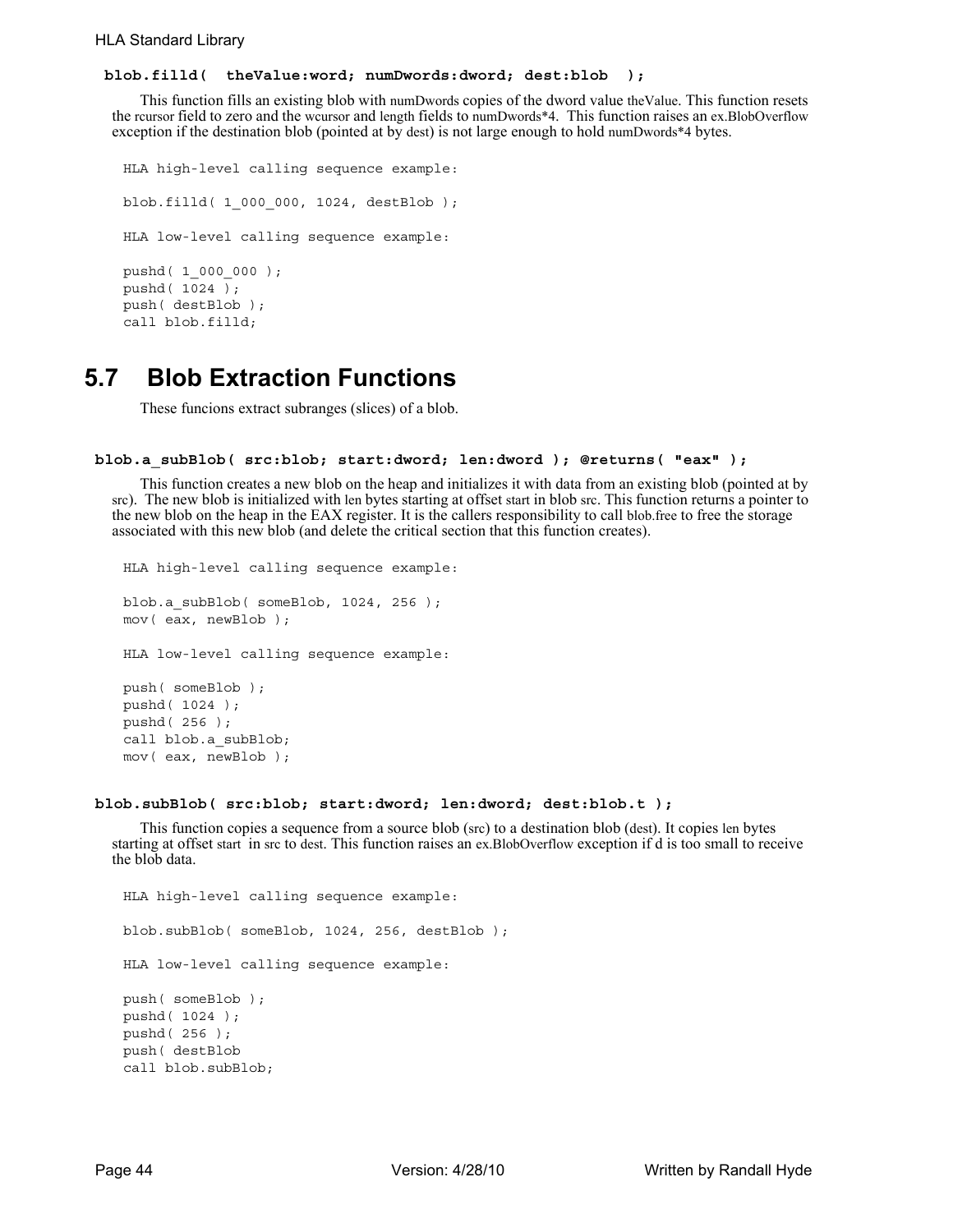## **5.8 Blob Comparison Functions**

These funcions compare two blobs for equality or inequality.

```
blob.eq( left:blob; right:blob.t ); @returns( "@c" );
```
This function compares two blobs and returns true in the carry flag and the AL register if the two blobs are equal to one another.

```
HLA high-level calling sequence example:
if( blob.eq( someBlob, anotherBlob ) ) then
     // Do something if blobs are equal
endif;
HLA low-level calling sequence example:
push( someBlob );
push( anotherBlob );
call blob.eq;
jnc blobsNotEqual;
     // Do something if blobs are equal
```

```
blobsNotEqual:
```

```
blob.ne( left:blob; right:blob.t ); @returns( "@c" );
```
This function compares two blobs and returns true in the carry flag and the AL register if the two blobs are not equal to one another.

```
HLA high-level calling sequence example:
if( blob.ne( someBlob, anotherBlob ) ) then
     // Do something if blobs are not equal
endif;
HLA low-level calling sequence example:
push( someBlob );
push( anotherBlob );
call blob.eq;
jnc blobsEqual;
     // Do something if blobs are not equal
```
blobsEqual:

## **5.9 Blob Scanning Functions**

These funcions convert memory buffers (ranges of bytes) to blob objects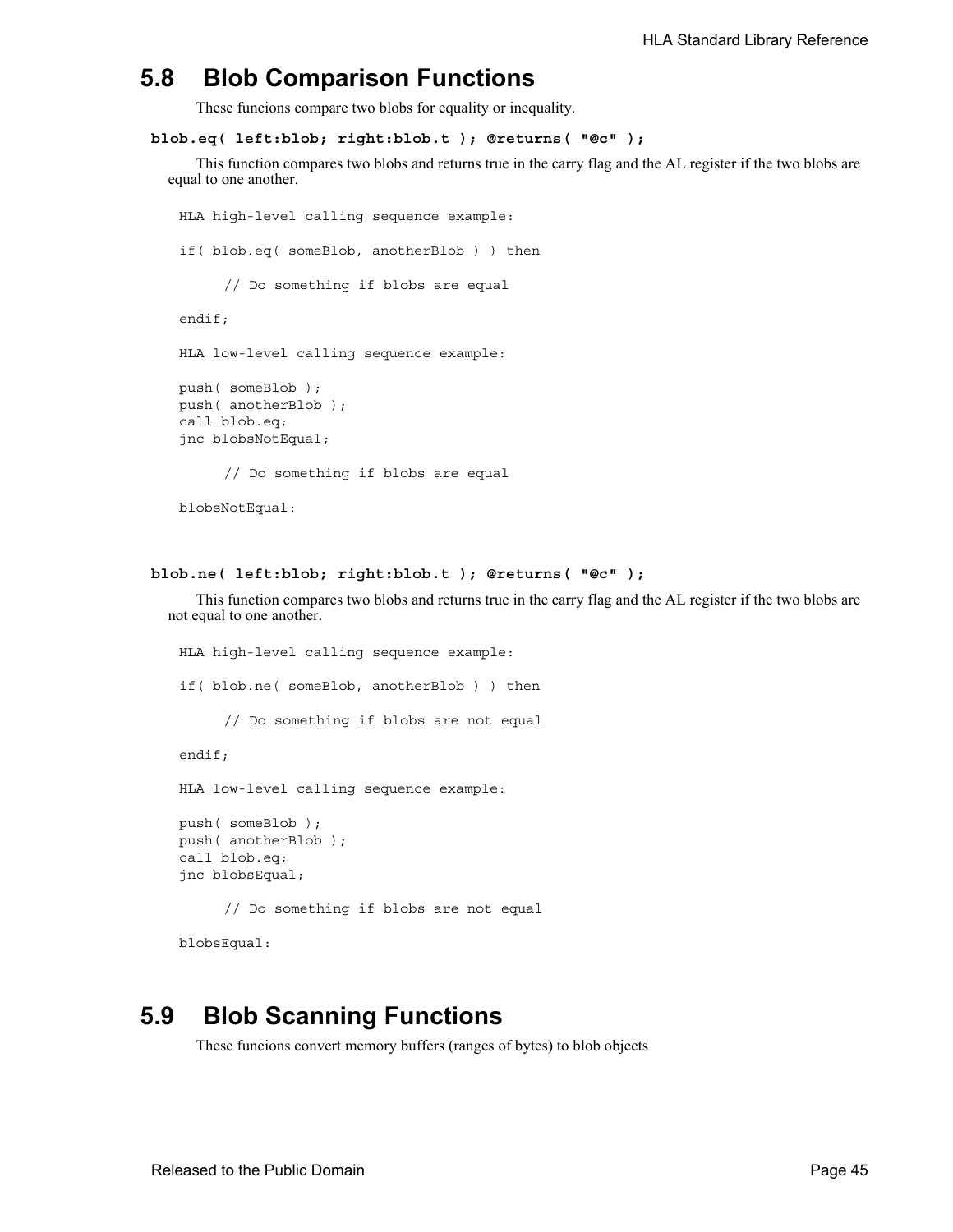### HLA Standard Library

```
blob.index( src1:blob; src2:blob.t ); @returns( "@c" );
blob.index( src1:blob; offs:dword src2:blob.t ); @returns( "@c" );
blob.index2( src1:blob; src2:blob.t ); @returns( "@c" );
blob.index3( src1:blob; offs:dword src2:blob.t ); @returns( "@c" );
blob.indexStr( src1:blob; src2:string ); @returns( "@c" );
blob.indexStr( src1:blob; offs:dword src2:string ); @returns( "@c" );
blob.indexStr2( src1:blob; src2:string ); @returns( "@c" );
blob.indexStr3( src1:blob; offs:dword src2:string ); @returns( "@c" );
```
These functions search for the presence of a string or blob within some blob. They return the carry flag set if they find the src2 blob or string within the src1 blob and clear if the src2 string or blob is not found within the src1 blob. The variants with the offs parameter begin searching for the blob or string at offset offs within the blob src1. If the carry comes back set (meaning src2 was found), then the EAX register will contain the offset into src1 where src1 is first found. These functions raise an ex.ValueOutOfRange exception if the offs value is greater than the current length of src1.

```
HLA high-level calling sequence example:
   if( blob.index( someBlob, subBlob ) ) then
        // Do something if subBlob is a subblob of someBlob
   endif;
   HLA low-level calling sequence example:
   push( someBlob );
   push( subBlob );
   call blob.index;
   jnc notPresent;
        // Do something if subBlob is a subblob of someBlob
   notPresent:
blob.rindex( src1:blob; src2:blob.t ); @returns( "@c" );
blob.rindex( src1:blob; offs:dword src2:blob.t ); @returns( "@c" );
blob.rindex2( src1:blob; src2:blob.t ); @returns( "@c" );
blob.rindex3( src1:blob; offs:dword src2:blob.t ); @returns( "@c" );
blob.rindexStr( src1:blob; src2:string ); @returns( "@c" );
blob.rindexStr( src1:blob; offs:dword src2:string ); @returns( "@c" );
blob.rindexStr2( src1:blob; src2:string ); @returns( "@c" );
blob.rindexStr3( src1:blob; offs:dword src2:string ); @returns( "@c" );
```
These functions search backwards for the presence of a string or blob within some blob starting at the end of that blob. They return the carry flag set if they find the src2 blob or string within the src1 blob and clear if the src2 string or blob is not found within the src1 blob. The variants with the offs parameter begin searching for the blob or string at offset length-offs within the blob src1. If the carry comes back set (meaning src2 was found), then the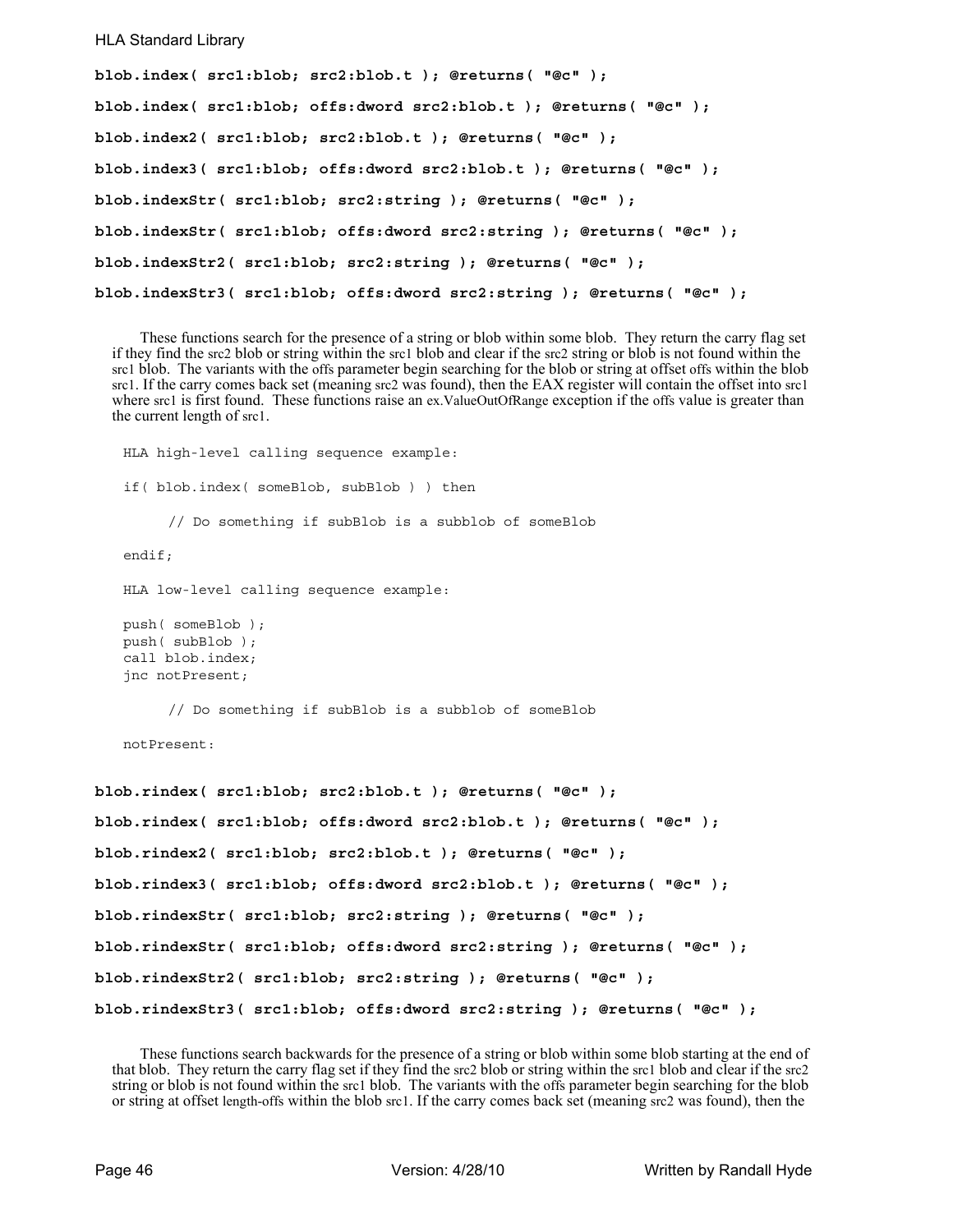```
EAX register will contain the offset into src1 where src1 is last found. These functions raise an 
ex.ValueOutOfRange exception if the offs value is greater than the current length of src1.
```

```
HLA high-level calling sequence example:
   if( blob.rindex( someBlob, subBlob ) ) then
        // Do something if subBlob is a subblob of someBlob
   endif;
   HLA low-level calling sequence example:
   push( someBlob );
   push( subBlob );
   call blob.rindex;
   jnc notPresent;
        // Do something if subBlob is a subblob of someBlob
   notPresent:
blob.chpos( src1:blob; src2:char ); @returns( "@c" );
blob.chpos( src1:blob; offs:dword src2:char ); @returns( "@c" );
blob.chpos2( src1:blob; src2:char ); @returns( "@c" );
```

```
blob.chpos3( src1:blob; offs:dword src2:char ); @returns( "@c" );
```
These functions search for the presence of a character within some blob. They return the carry flag set if they find the src2 character within the src1 blob and clear if the src2 character is not found within the src1 blob. The variants with the offs parameter begin searching for the character at offset offs within the blob src1. If the carry comes back set (meaning src2 was found), then the EAX register will contain the offset into src1 where src2 is first found. These functions raise an ex.ValueOutOfRange exception if the offs value is greater than the current length of src1.

```
HLA high-level calling sequence example:
if( blob.chpos( someBlob, someChar ) ) then
     // Do something if someChar is within someBlob
endif;
HLA low-level calling sequence example:
push( someBlob );
mov( someChar, al );
push( eax );
call blob.chpos;
jnc notPresent;
     // Do something if someChar is within someBlob
```
notPresent: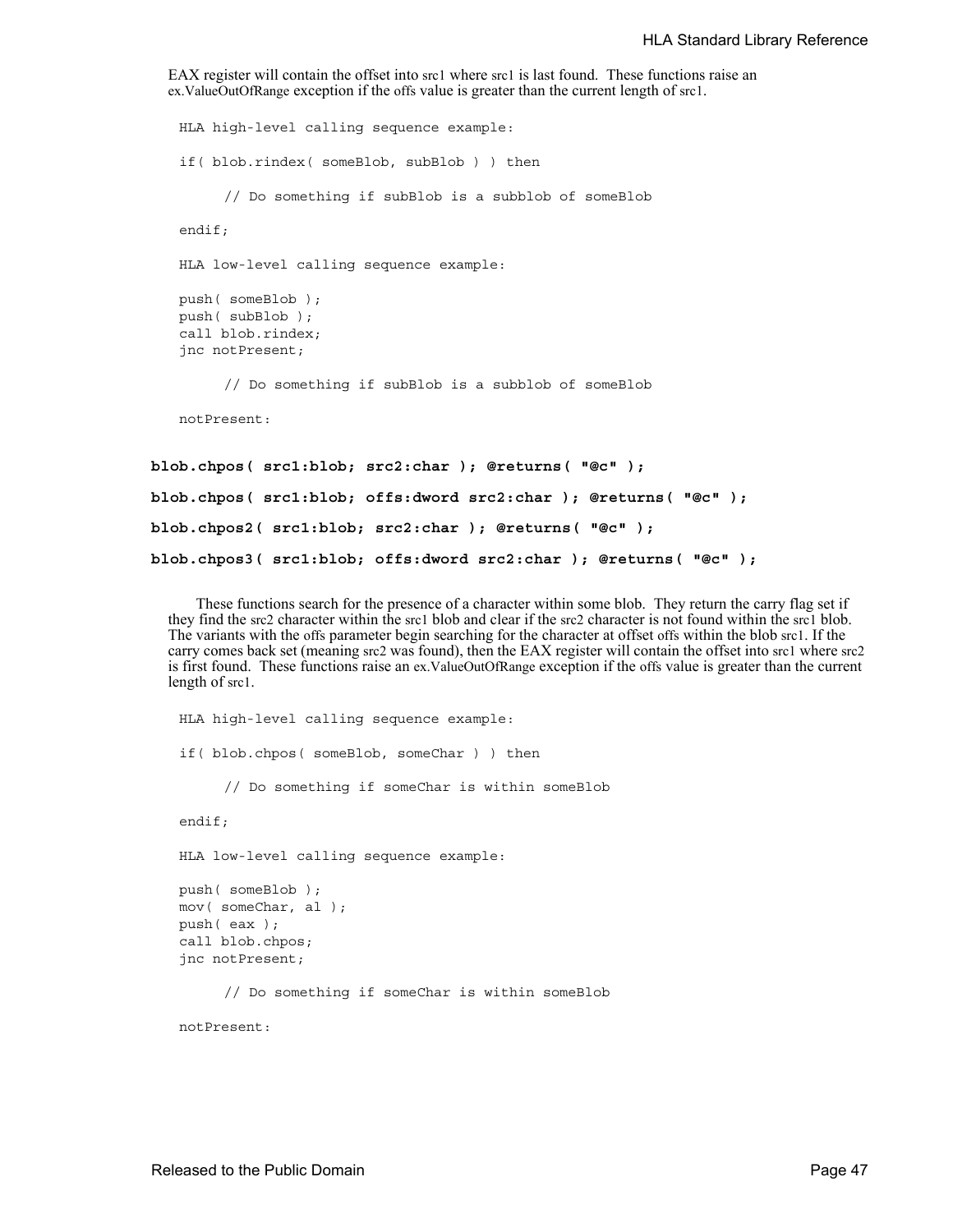#### HLA Standard Library

```
blob.rchpos( src1:blob; src2:char ); @returns( "@c" );
blob.rchpos( src1:blob; offs:dword src2:char ); @returns( "@c" );
blob.rchpos2( src1:blob; src2:char ); @returns( "@c" );
blob.rchpos3( src1:blob; offs:dword src2:char ); @returns( "@c" );
```
These functions search for the presence of a character within some blob, searching from the end of the blob. They return the carry flag set if they find the src2 character within the src1 blob and clear if the src2 character is not found within the src1 blob. The variants with the offs parameter begin searching for the character at offset offs within the blob src1. If the carry comes back set (meaning src2 was found), then the EAX register will contain the offset into src1 where src2 is first found. These functions raise an ex.ValueOutOfRange exception if the offs value is greater than the current length of src1.

```
HLA high-level calling sequence example:
if( blob.rchpos( someBlob, someChar ) ) then
     // Do something if someChar is within someBlob
endif;
HLA low-level calling sequence example:
push( someBlob );
mov( someChar, al );
push( eax );
call blob.rchpos;
jnc notPresent;
     // Do something if someChar is within someBlob
```
notPresent:

## **5.10 Blob Concatenation Functions**

There are two major types of blob concatentation functions. The first group (consisting of the blob.cat macro and the blob.cat2, blob.cat3, and blob.a cat functions) take all the data from one blob and concatenates that data to the end (that is, at the length offset) of a second blob. These functions set the length and wcursor fields to point at the end of the new blob and reset the rcursor position of the result to zero.

The second group of concatenation functions take data from a string, a buffer, or a blob and append this to the end of some destination blob starting at the wcursor position in the destination blob.

```
blob.a_cat( src1:blob; src2:char ); @returns( "@eax" );
```
This function creates a new blob on the heap whose size is equivalent to the current lengths of the src1 and src2 blobs whose pointers are passed as parameters. This function then copies the data from src1 to the new blob and then appends the data from src2 to the end of this. This function returns a pointer to the new blob in EAX and the length and wcursor fields are set to the new blob's length and the rcursor field is set to zero. Note that it is the caller's responsibility to call blob.free in order to return the allocated storage to the heap and delete the newly created critical section object for the blob.

```
HLA high-level calling sequence example:
blob.a_cat( blob1, blob2 );
mov( eax, newBlob );
HLA low-level calling sequence example:
```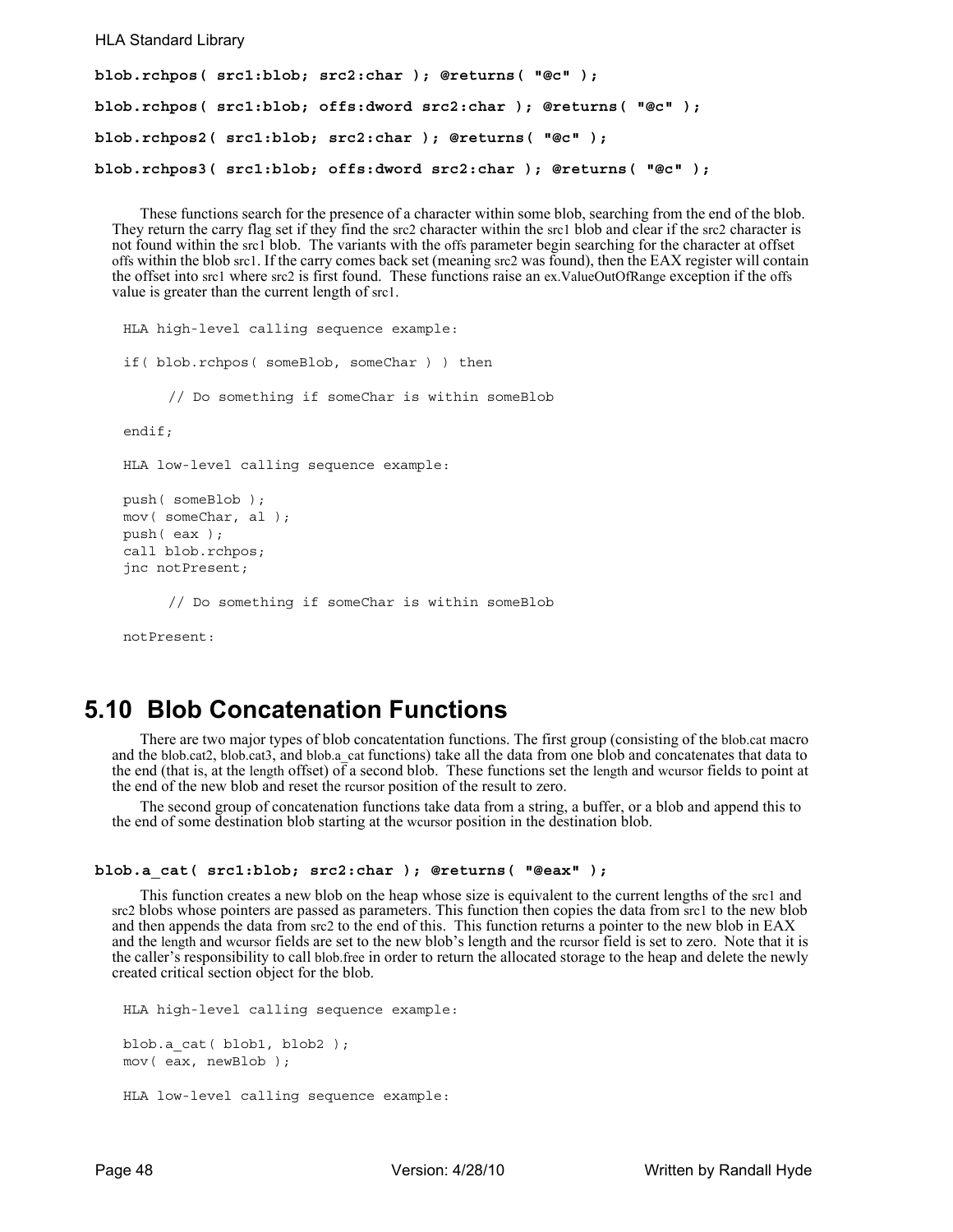```
push( blob1 );
push( blob2 );
call blob.a_cat;
mov( eax, newBlob );
```
#### **blob.cat( src:blob; dest:blob );**

#### **blob.cat2( src:blob; dest:blob );**

These functions concatenate the data from the src blob to the end of the data in the dest blob. They raise an ex.BlobOverflow exception if the result will not fit in the destination blob.

```
HLA high-level calling sequence example:
blob.cat2( srcblob, destblob );
HLA low-level calling sequence example:
push( srcblob );
push( destblob );
call blob.cat2;
mov( eax, newBlob );
```
#### **blob.cat( src1:blob; src2:blob; dest:blob );**

#### **blob.cat3( src1:blob; src2:blob; dest:blob );**

These functions concatenate the data from two blobs (src1 and src2 ) and store the concatenated result into the dest operand. They raise an ex.BlobOverflow exception if the result will not fit in the destination blob.

HLA high-level calling sequence example:

blob.cat3( blob1, blob2, dest );

HLA low-level calling sequence example:

```
push( blob1 );
push( blob2 );
push( dest );
call blob.cat3;
```

```
blob.catsub( src:blob; start:dword; len:dword; dest:blob );
```

```
blob.catsub4( src:string; start:dword; len:dword; dest:blob );
```
**blob.catsub( src2:blob; start:dword; len:dword; src1:string; dest:blob );**

#### **blob.catsub5( src2:string; start:dword; len:dword; src1:string; dest:blob );**

The blob.catsub functions are actually overloaded procedures that map to the blob.catsub4 and blob.catsub5 functions, depending on the call signature.

These functions concatenate the data froma string (src) or pair of strings (src1 and src2) and store the concatenated result into the dest blob operand. They raise an ex.BlobOverflow exception if the result will not fit in the destination blob. These functions raise an ex.StringIndexError exception if the start index value is greater than the current length of the string.

The first two functions extract a substring of length len, starting at character position start, from src and concatenate this string to the end of the dest blob.

The second two functions copy the src1 string to the blob and then copy the substring of src2 (specified by start and len) to the end of this blob.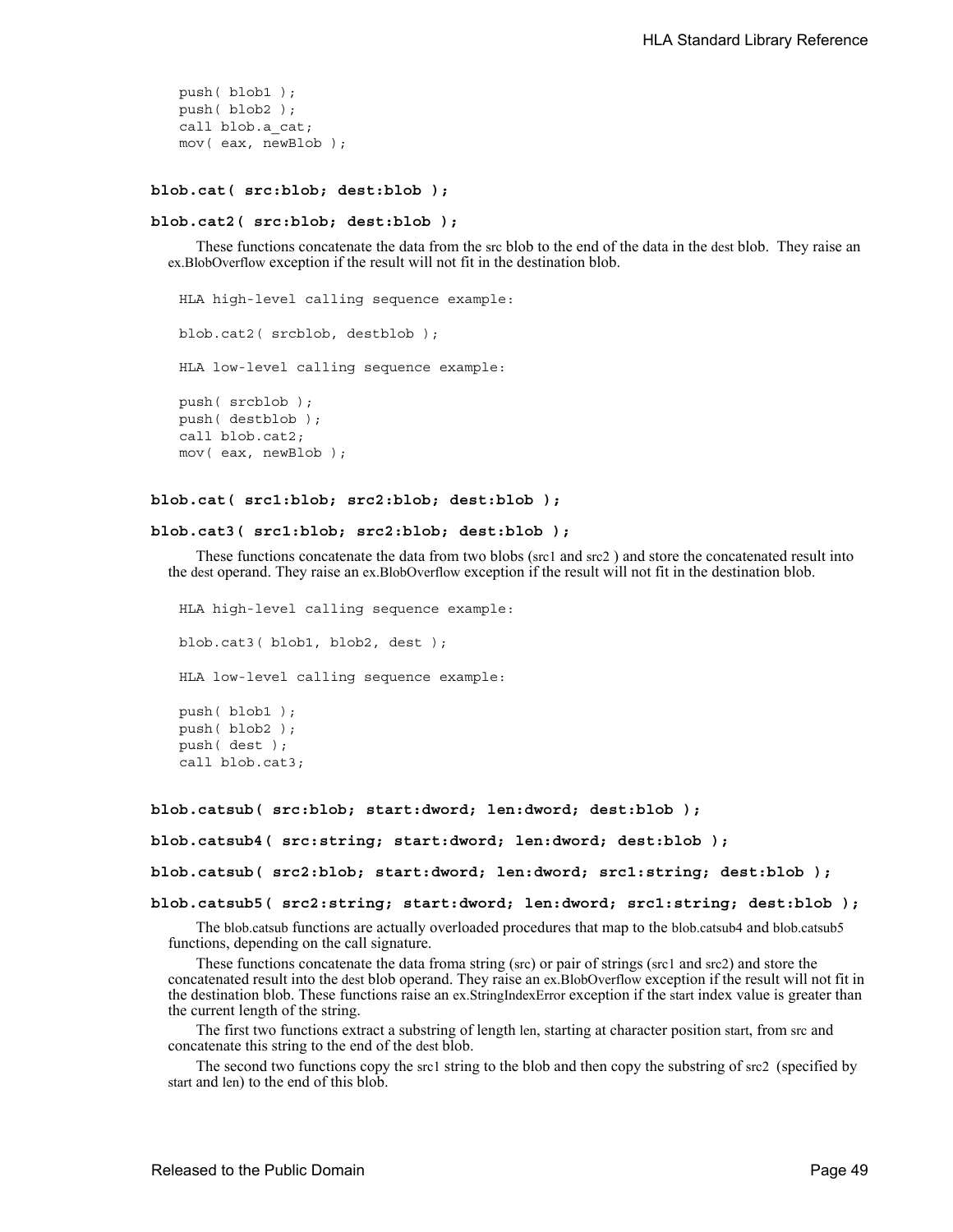All of these functions concatenate their strings to the blob starting at the wcursor position in the blob. They will leave wcursor pointing beyond the data just concatenated and will update the length field of the blob if the concatenated data extends the length. These functions do not affect the rcursor field of the blob.

```
HLA high-level calling sequence example:
blob.catsub4( strVar, 0, 24, dest );
blob.catsub5( strVar2, 0, 24, strVar1, dest );
HLA low-level calling sequence example:
push( strVar );
pushd( 0 );
pushd( 24 );
push( dest );
call blob.catsub4;
push( strVar2 );
pushd( 0 );
pushd( 24 );
push( strVar1 );
push( dest );
call blob.catsub5;
```
#### **blob.a\_catsub( src:blob; start:dword; len:dword; dest:blob );**

This function extracts a substring (src, from start of length len) and creates a new blob on the heap from the substring data. This function returns a pointer to the new blob in EAX This function sets the rcursor field of the blob to zero and the wcursor and length fields of the blob to len. It is the caller's responsibility to free the storage allocated by the function (and the critical section it creates) by calling blob.free when the caller is done with this blob.

```
HLA high-level calling sequence example:
blob.a_catsub( strVar, 0, 24 );
mov( eax, newBlob );
HLA low-level calling sequence example:
push( strVar );
pushd( 0 );
pushd( 24 );
call blob.a_catsub;
mov( eax, newBlob );
```
## **blob.catbuf2( src:buf\_t; dest:blob );**

### **blob.catbuf3a( startBuf:dword; endBuf:dword; dest:blob );**

blob.catbuf2 is a synonym for blob.catbuf3a. As it turns out, a buf\_t object passed on the stack is the same as passing the startBuf and endBuf dwords on the stack.

This function concatenates the bytes from a buffer (specified by the src or startBuf/endBuf variables) to the end of an existing blob (dest). This function stores the buffer data starting at the offset specified by the wcursor field of the blob. The bytes from memory locations startBuf to endBuf-1 are concatenated to the blob. If the new<br>weursor field value is greater than length, this function also extends the value of the length field. This fu raises an ex.BlobOverflow exception if the new blob size would be greater than the maxlen field value.

```
HLA high-level calling sequence example:
blob.catbuf3a( startAddress, endAddressPlus1, destBlob );
```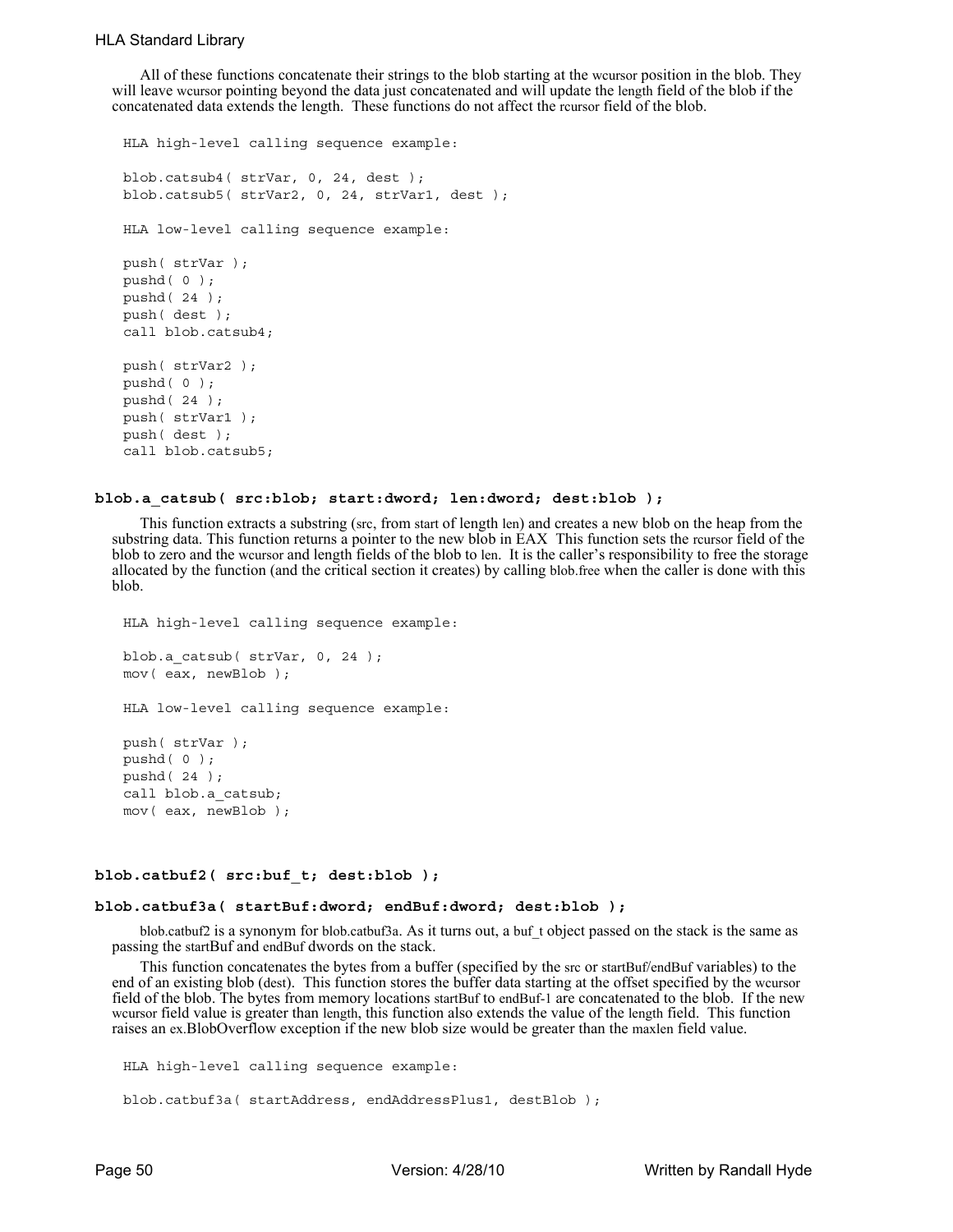HLA low-level calling sequence example:

```
push( startAddress );
push( endAddressPlus1 );
pushd( destBlob );
call blob.catbuf3a;
```
#### **blob.catbuf3b( src2:buf\_t; src1:string; dest:blob );**

#### **blob.catbuf4( startBuf:dword; endBuf:dword; strSrc:string; dest:blob );**

blob.catbufe3b is a synonym for blob.catbuf4. As it turns out, a buf\_t object passed on the stack is the same as passing the startBuf and endBuf dwords on the stack.

This function concatenates the bytes from a buffer (specified by the src2 or startBuf/endBuf variables) to the end of a string (strSrc) and concatenate this data to the end of an existing blob (dest). This function stores the buffer data starting at the offset specified by the wcursor field of the blob. The bytes from the string (strSrc) and then memory locations startBuf to endBuf-1 are concatenated to the blob. If the new wcursor field value is greater than length, this function also extends the value of the length field. This function raises an ex.BlobOverflow exception if the new blob size would be greater than the maxlen field value.

```
HLA high-level calling sequence example:
blob.catbuf4( startAddress, endAddressPlus1, someStr, destBlob );
HLA low-level calling sequence example:
push( startAddress );
push( endAddressPlus1 );
push( someStr );
pushd( destBlob );
call blob.catbuf4;
```
## **5.11 Blob Conversion Functions**

These funcions convert memory buffers (ranges of bytes) to blob objects and strings to blob objects.

```
blob.bufToBlob2( buf:@global:buf_t; b:blob.t );
```

```
blob.bufToBlob3( startBuf:dword; endBuf:dword; b:blob.t );
```
These functions convert a

range of bytes (specified by a starting and ending address) into a blob object. The blob data is stored into the (previously allocated) blob object pointed at by the b parameter.

Note that these function names are actually synonyms for the same function. As it turns out, passing a buf t object on the stack produces the exact same stack frame as passing a starting and ending buffer address.

The startBuf parameter is the address of the first byte of the memory block to convert; the endBuf parameter supplies the last address of the buffer *plus one*.

The b parameter must point at a previously allocated and initialized blob object. This blob must be large enough (maxlen) to hold the range of bytes specified by the buffer parameter(s).

HLA low-level calling sequence examples: blob.bufToBlob3( startingAddress, endingAddress, blobPtr1 ); blob.bufToBlob3( ebx, ecx, blobPtr2 );

```
blob.bufToBlob2( buf t Variable, blobPtr3 );
```

```
HLA low-level calling sequence examples:
```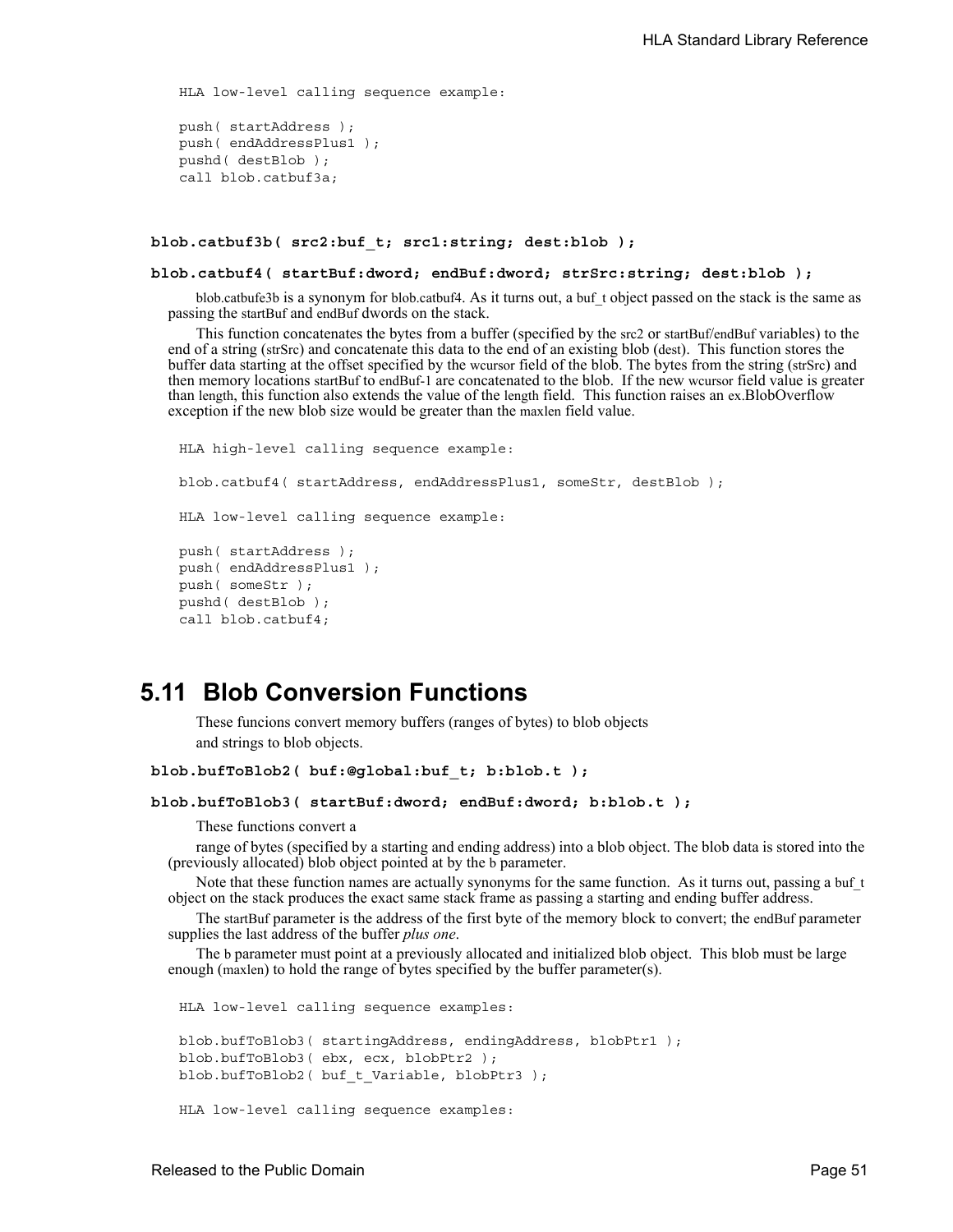```
push( startingAddress );
push( endingAddress );
push( blobPtr1 );
call blob.bufToBlob3;
push( ebx );
push( ecx );
push( blobPtr2 );
call blob.a bufToBlob2;
push( (type dword buf t Variable[0]) );
push( (type dword buf t Variable[4]) );
push( blobPtr3 );
call blob.a bufToBlob1;
```
HLA low-level calling sequence examples:

## **blob.a\_bufToBlob1( buf:@global:buf\_t ); @returns( "@eax" );**

#### **blob.a\_bufToBlob2( startBuf:dword; endBuf:dword ); @returns( "@eax" );**

These functions convert a range of bytes (specified by a starting and ending address) into a blob object. The blob's data is allocated on the heap and these functions return a pointer to the blob data in the EAX register.

Note that these function names are actually synonyms for the same function. As it turns out, passing a buf\_t object on the stack produces the exact same stack frame as passing a starting and ending buffer address.

The startBuf parameter is the address of the first byte of the memory block to convert; the endBuf parameter supplies the last address of the buffer *plus one*.

It is the caller's responsibility to call blob.free to free up the allocated storage and release the critical section object when the caller is done using the blob these function create.

```
blob.a bufToBlob2( startingAddress, endingAddress );
mov( eax, blobPtr1);
blob.a bufToBlob2( ebx, ecx );
mov( eax, blobPtr2);
blob.a bufToBlob1( buf t Variable );
mov( eax, blobPtr3);
HLA low-level calling sequence examples:
push( startingAddress );
push( endingAddress );
call blob.a_bufToBlob2;
mov( eax, blobPtr1);
push( ebx );
push( ecx );
call blob.a bufToBlob2;
mov( eax, blobPtr2);
push( (type dword buf_t_Variable[0]) );
push( (type dword buf_t_Variable[4]) );
call blob.a_bufToBlob1;
mov( eax, blobPtr3);
```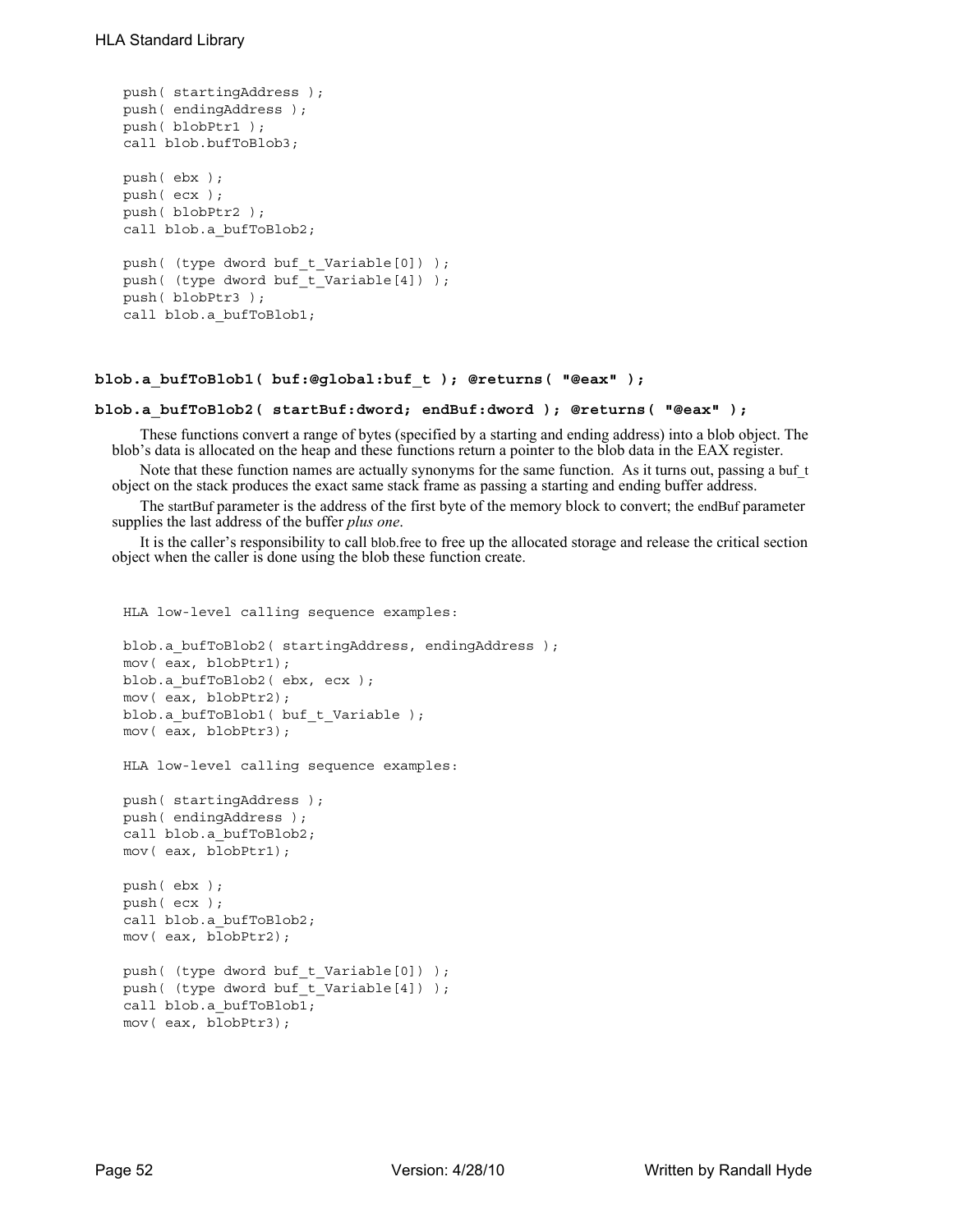```
blob.strToBlob( src:string; dest:blob );
```

```
blob.zstrToBlob( src:string; dest:blob );
```
## **5.12 General Blob I/O Functions**

Here are the blob file I/O routines provided by the HLA blobs unit:

#### **blob.a\_load( FileName: string ); @returns( "eax" );**

The blobl.a\_load routine opens the file by the specified name, allocates sufficient storage to hold all the data in the file, reads the file's data into the blob, and then closes the file. This function returns a pointer to the initialized blob in the EAX register. You should call blob.free to return this storage to the heap when you are done using the blob.

This function initializes the read cursor so that it points at the beginning of the blob data read from the file. It initializes the write cursor to point at the end of the blob's data; note, however, that there is no additional space allocated at the end of the blob, so any attempt to write data to the blob (without resetting the write cursor to some other point in the blob) will produce a blob overflow exception.

### **blob.a\_loadExtended( FileName: string; extend:dword ); @returns( "eax" );**

The blobl.a loadExtended routine opens the file by the specified name, allocates sufficient storage to hold all the data in the file plus the number of bytes specified by the extend argument, reads the file's data into the blob, and then closes the file. This function returns a pointer to the initialized blob in the EAX register. You should call blob.free to return this storage to the heap when you are done using the blob.

This function initializes the read cursor so that it points at the beginning of the blob data read from the file. It initializes the write cursor to point at the end of the blob's data. Because the blob's size has been extended by the value of the second parameter in the call, you can write that many additional bytes to the file.

#### **blob.load( filename:string; b:blob.t );**

The blob.load routine opens the file by the specified name and reads the file's data into the blob specified by the b parameter. This routine raise an exception if there is a problem opening the file (e.g., the file does not exist). If the file is successfully opened, this function will read the file's data into the blob (raising an exception if the file's data is too large to fit in the blob or if there is an error reading the file).

```
HLA high-level calling sequence examples:
```

```
blob.load( filenameStr, b );
 blob.a_load( "myfile2.txt" );
 mov( eax, b2 );
 blob.a loadExtended( "myfile3.txt", 8192 );
 mov( eax, b3 );
HLA low-level calling sequence examples:
push( filenameStr );
push( b );
call blob.open;
// Note: If you want to use a string literal for the filename, the best 
// solution is to create a string object in the readonly section, e.g.,
//
// readonly
// filenameStr2 :string := "myfile2.txt";
//
// and just use the "filenameStr2" object you've created. 
push( filenameStr2 );
```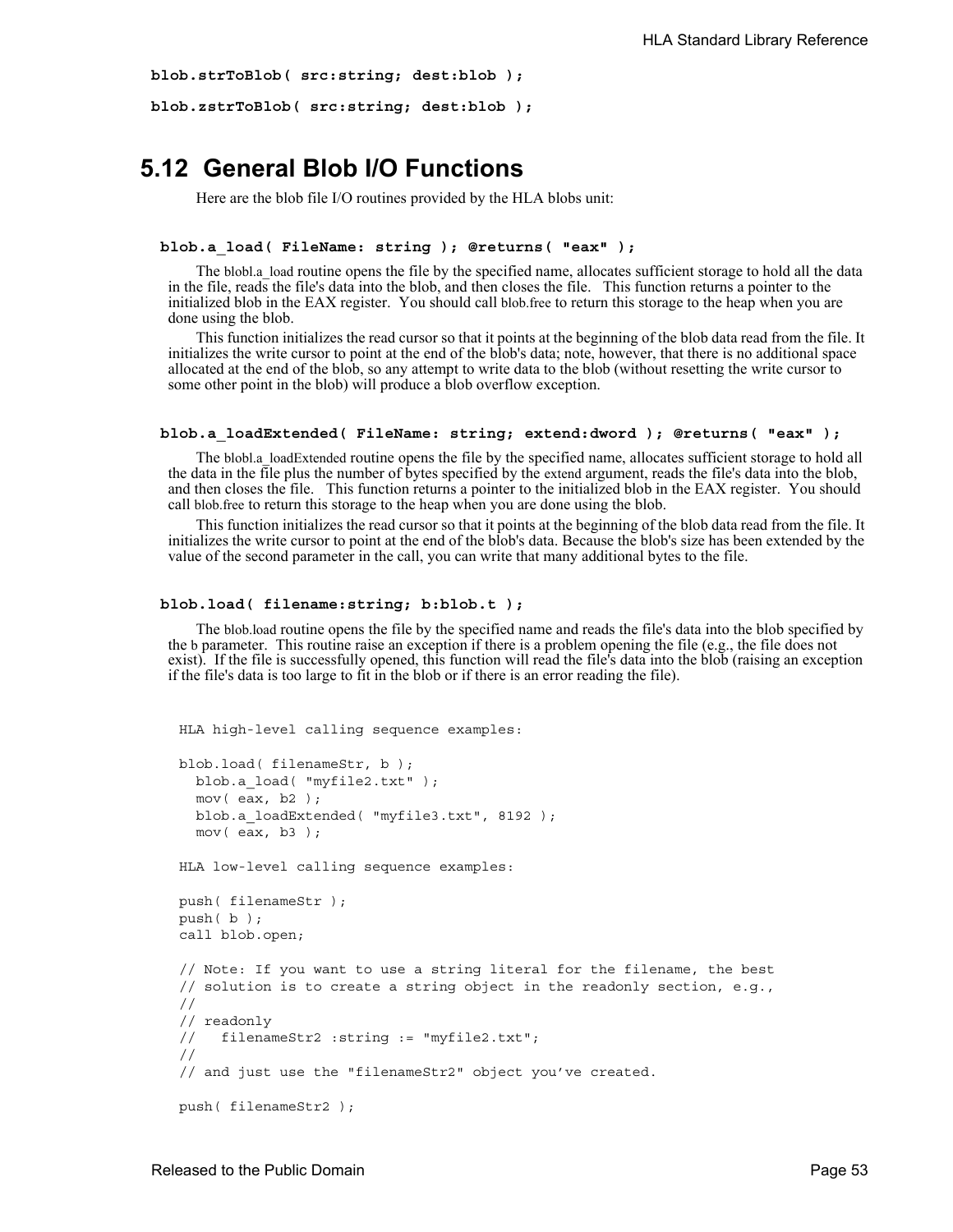## HLA Standard Library

```
call blob.a_open;
mov( eax, b2 );
// You may also do the following if you have a register available:
lea( eax, "myfile3.txt" );
push( eax );
pushd( 8192 );
call blob.a loadExtended;
mov( eax, b3 );
```
### **blob.appendFile( filename:string; b:blob.t.blob );**

This function opens a file, reads its data, and appends that data to the end of an existing blob. It raises the ex.BlobOverflow exception if the file is to large to append to the end of the blob specified by the b parameter. This call sets the write cursor to the end of the file appended to the blob in memory; it does not affect the value of the read cursor.

```
HLA high-level calling sequence example:
blob.appendFile( fileNameStr, b );
HLA low-level calling sequence example:
push( filenameStr );
push( b );
```
call blob.appendFile;

## **blob.a\_appendFile( filename:string; b:blob.t.blob ); @returns( "eax" );**

This function creates a new blob on the heap that is the size of the data in the b blob plus the size of the file specified by filename. It copies the data from the b blob to the new blob and then reads the file's data and appends that data to the end of the new blob. It returns a pointer to the new blob in the EAX register (the caller should ultimately call blob.free to return this storage to the heap). This call sets the write cursor to the end of the file appended to the blob in memory; the value of the read cursor will be the same value found in the b blob.

```
HLA high-level calling sequence example:
blob.a_appendFile( fileNameStr, b );
mov( eax, b2 );
HLA low-level calling sequence example:
push( filenameStr );
push( b );
call blob.a_appendFile;
mov( eax, b2 );
```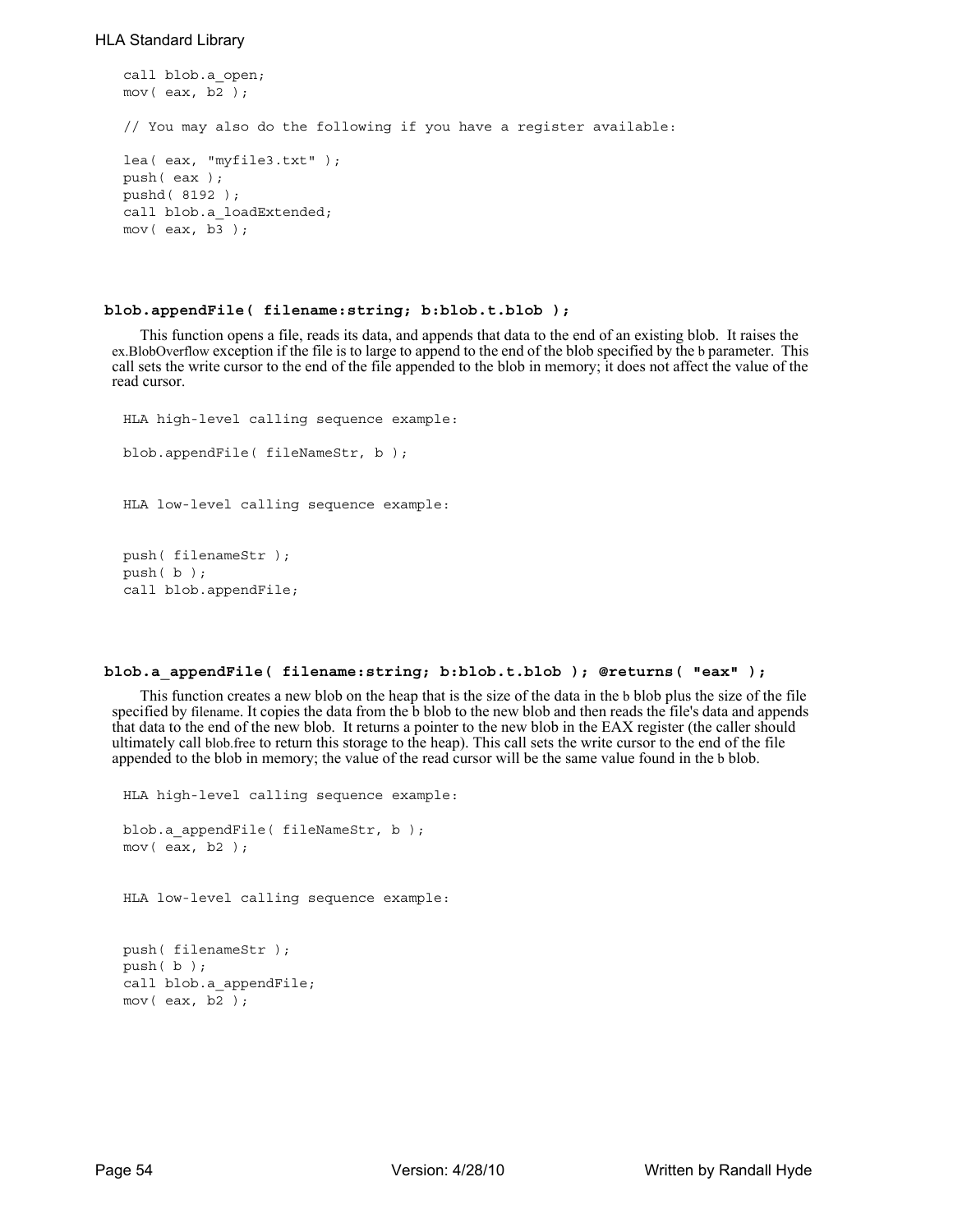## **blob.a\_appendFileExtended( filename:string; b:blob.t.blob; extend:dword ) {@returns( "eax" )};**

This function allocates storage for a new blob that is the size of the existing blob plus the size of the file and the extend value. It then copies the blob specified by the b parameter to the newly allocated blob and appends the file's data to the end of this blob. Finally, it returns a pointer to the new blob in the EAX register. Note that the original blob (specified by the b parameter) is unaffected by this operation. This call sets the write cursor to the end of the file appended to the blob in memory; it sets the value of the read cursor to the same value of the original blob (passed in b).

```
HLA high-level calling sequence example:
blob.a appendFileExtend( fileNameStr, b, 16384 );
HLA low-level calling sequence example:
push( filenameStr );
```
push( b ); pushd( 16384 ) call blob.a appendFileExtend;

#### **blob.save( filename:string; b:blob.t );**

This function writes the blob's data (specified by the b parameter) to the file specified by the filename parameter. This function will overwrite any existing file.

```
HLA high-level calling sequence examples:
blob.save( fileNameStr, blobVar );
HLA low-level calling sequence examples:
push( fileNameStr );
push( blobVar );
call blob.save;
```
## **5.13 Blob Binary I/O Routines**

```
 blob.write( b:blob.t; var src:var; len:dword ); @returns( "eax" );
```
This procedure writes the number of bytes specified by the len variable to the blob specified by the b parameter (at offset wcursor in the blob). The bytes starting at the address of the src object are written to the blob. No range checking is done on the src address value. It is your responsibility to ensure that the buffer contains at least len valid data bytes. Note that src is an untyped reference parameter. This means that blob.write will take the address of whatever object you provide as this parameter (including pointer variables, which may not be what you want). If you want to pass the value of a pointer variable as the buffer address (rather than the address of the pointer variable) when using the high-level style calling syntax, use the VAL keyword as a prefix to the parameter (see the following examples). This function returns the number of bytes written to the blob in the EAX register. If this operation writes bytes beyond the previous length of the blob, it will increment the blobRec.length field of the blob appropriately.

HLA high-level calling sequence examples: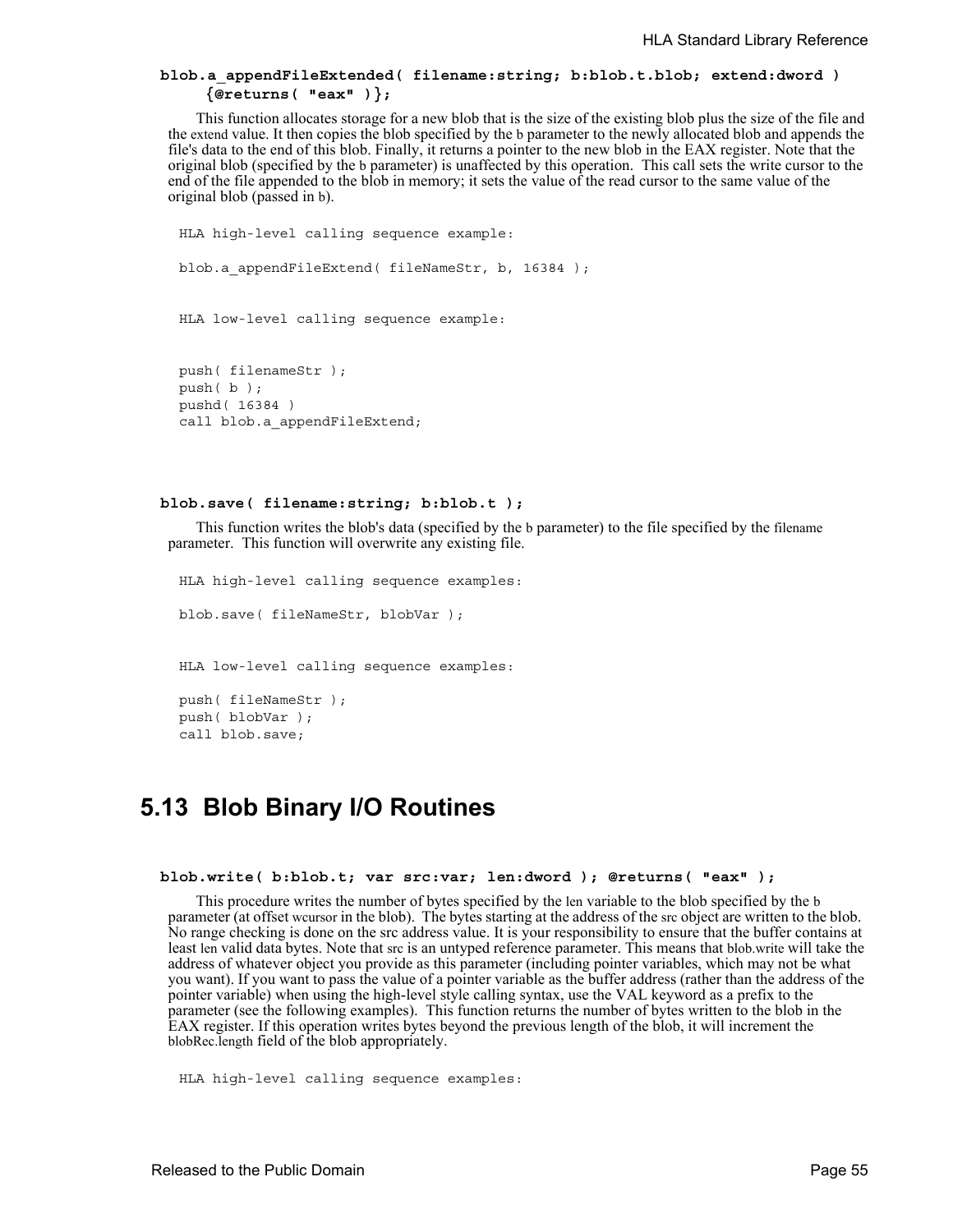## HLA Standard Library

```
blob.write( blobPointer, buffer, count );
// If bufPtr is a dword object containing the
// address of the buffer whose data you wish to
// write to the blob:
blob.write( blobPointer, val bufPtr, count );
// The following writes the four-byte value of
// the bufPtr variable to the blob (an unusual
// operation):
blob.write( blobPointer, bufPtr, 4 );
HLA low-level calling sequence examples:
// Assumes buffer is a static object at a fixed
// address in memory:
push( blobPointer );
pushd( &buffer );
push( count );
call blob.write;
  // If a 32-bit register is available and buffer
  // isn't at a fixed, static, address:
push( blobPointer );
lea( eax, buffer );
push( eax );
push( count );
call blob.write;
  // If a 32-bit register is not available and buffer
  // isn't at a fixed, static, address:
push( blobPointer );
sub( 4, esp );
push( eax );
lea( eax, buffer );
mov( eax, [esp+4] );
pop( eax );
push( count );
call blob.write;
// If bufPtr points at the buffer to write,
// then use code like this:
push( blobPointer );
push( bufPtr);
push( count );
call blob.write;
  // To write the 4 bytes at bufPtr to
  // the file (unusual), you could use
  // code like this:
push( blobPointer );
lea( eax, bufPtr );
push( eax );
```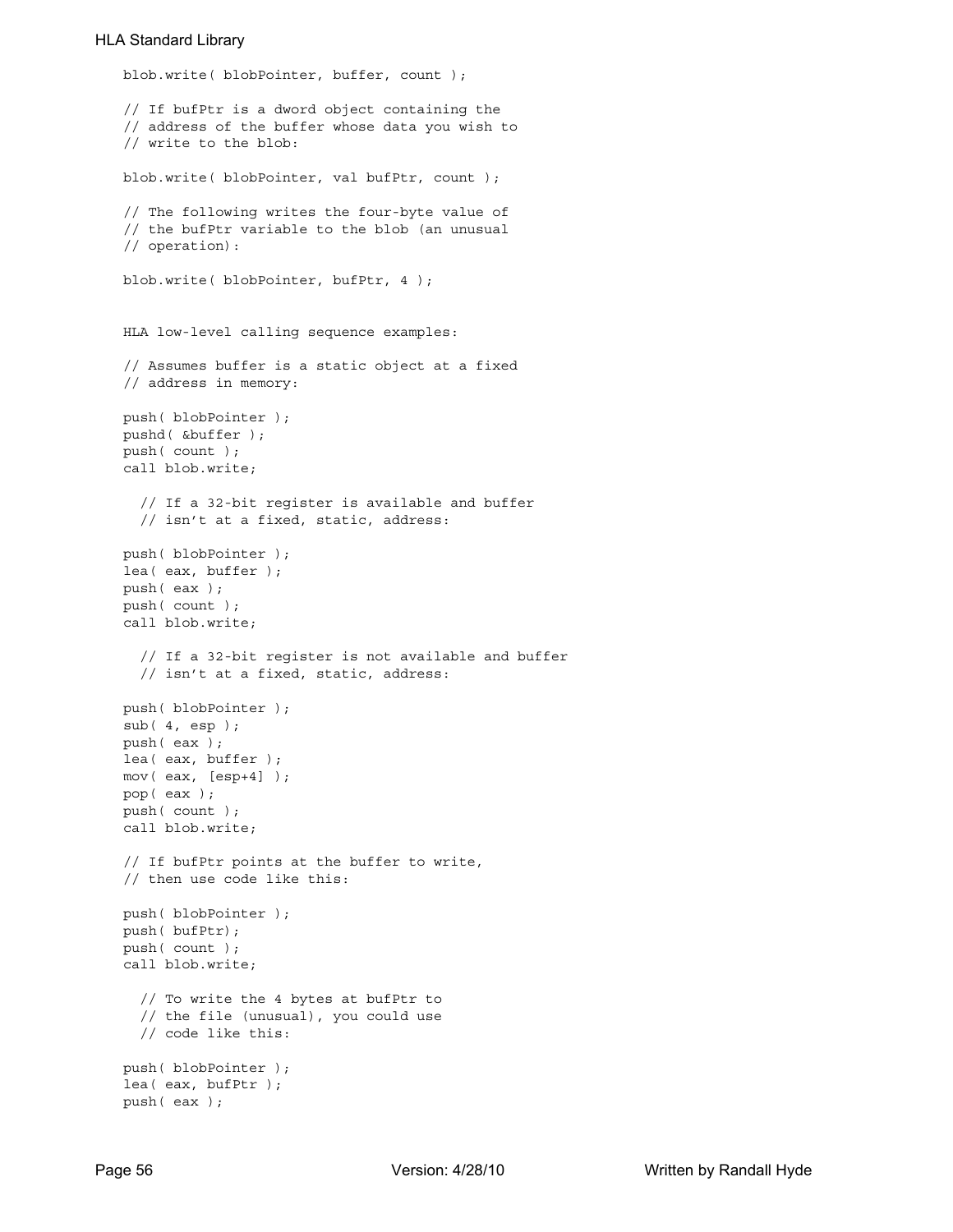pushd( 4 ); call blob.write;

## **blob.writeAt( b:blob.t; var src:var; index:dword; len:dword ); @returns( "eax" );**

This procedure writes the number of bytes specified by the len variable to the blob specified by the b parameter at the offset specified by the index parameter. This procedure does not use nor does it modify the blobRec.wcursor value. The bytes starting at the address of the src object are written to the blob. No range checking is done on the src address value. It is your responsibility to ensure that the buffer contains at least len valid data bytes. Note that src is an untyped reference parameter. This means that blob.writeAt will take the address of whatever object you provide as this parameter (including pointer variables, which may not be what you want). If you want to pass the value of a pointer variable as the buffer address (rather than the address of the pointer variable) when using the high-level style calling syntax, use the VAL keyword as a prefix to the parameter (see the following examples). This function returns the number of bytes written to the blob in the EAX register. If the sum of index+len is greater than the previous length of the blob, then this function will extend the length of the blob. If the value of index is greater than the original length of the blob, then this function will return zero in EAX and will not transfer any data to the blob.

HLA high-level calling sequence example: blob.writeAt( blobPointer, buffer, writeOffset, count ); HLA low-level calling sequence example: // Assumes buffer is a static object at a fixed // address in memory: push( blobPointer ); pushd( &buffer ); push( writeOffset ); push( count ); call blob.writeAt;

#### **blob.putByte( b:blob.t; byteVal:byte );**

This procedure writes a single byte value (byteVal, which is a single-byte binary value) to the blob specified by the b parameter (at offset wcursor in the blob). This function call advances the value of wcursor by 1. This call is effectively equivalent to blob.write( b, byteVal, 1); except that it does not return the number of bytes written in EAX (which is always 1, assuming there are no exceptions).

HLA high-level calling sequence example: blob.putByte( blobPointer, ByteValue ); HLA low-level calling sequence example: // Assumes buffer is a static object at a fixed // address in memory and EAX is available for use: push( blobPointer ); movzx( ByteValue, eax );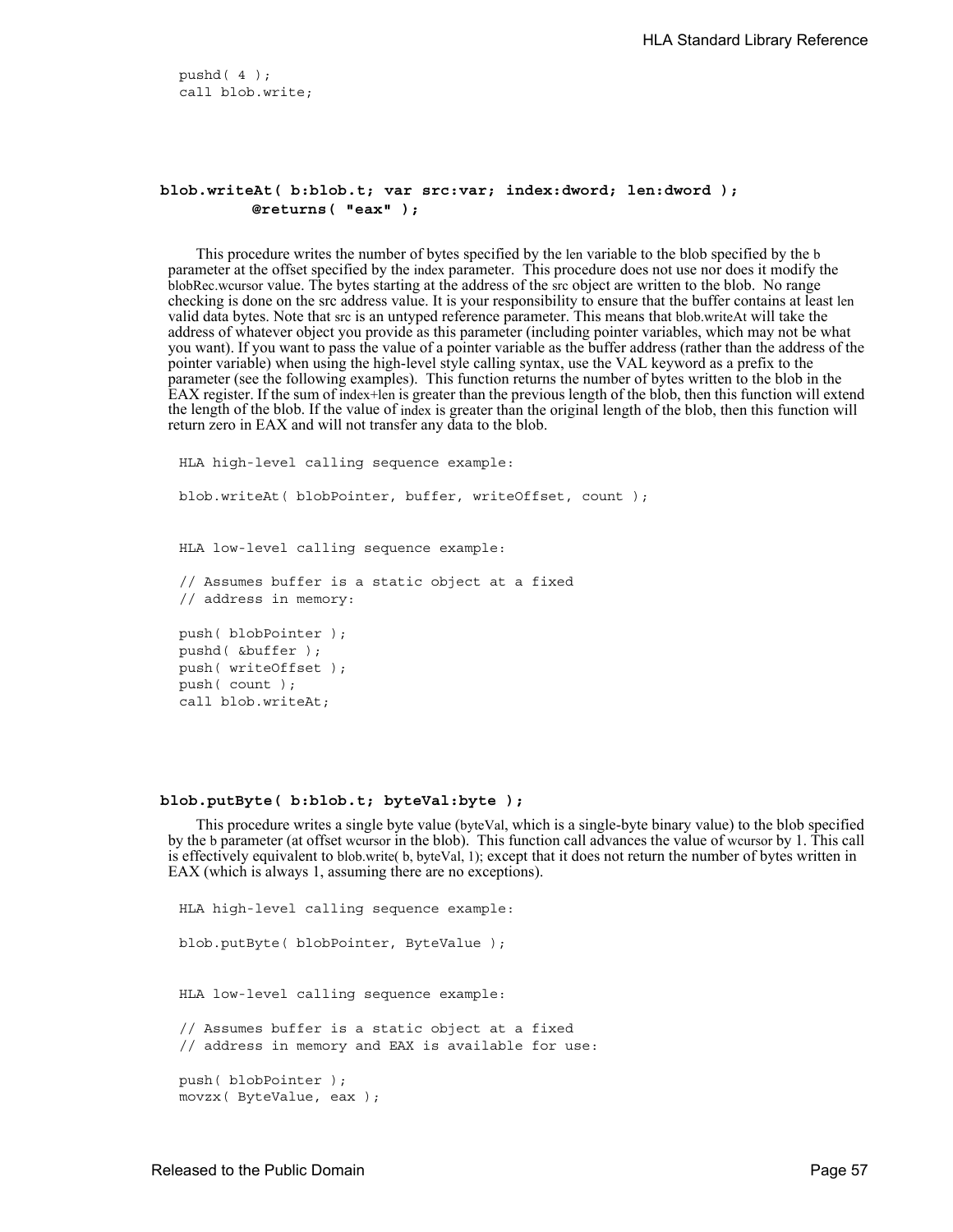push( eax ); call blob.putByte;

#### **blob.putWord( b:blob.t; wordVal:word );**

This procedure writes a single word value (wordVal, which is a two-byte binary value) to the blob specified by the b parameter (at offset wcursor in the blob). This function call advances the value of wcursor by 2. This call is effectively equivalent to blob.write( b, wordVal, 2); except that it does not return the number of bytes written in EAX (which is always 2, assuming there are no exceptions).

```
HLA high-level calling sequence example:
blob.putWord( blobPointer, WordValue );
HLA low-level calling sequence example:
// Assumes buffer is a static object at a fixed
// address in memory:
push( blobPointer );
pushw( 0 );
push( WordValue );
call blob.putWord;
```
### **blob.putDword( b:blob.t; dwordVal:dword );**

This procedure writes a single dword value (dwordVal, which is a four-byte binary value) to the blob specified by the b parameter (at offset wcursor in the blob). This function call advances the value of wcursor by 4. This call is effectively equivalent to blob.write( b, dwordVal, 4); except that it does not return the number of bytes written in EAX (which is always 4, assuming there are no exceptions).

```
HLA high-level calling sequence example:
blob.putDword( blobPointer, DwordValue );
HLA low-level calling sequence example:
// Assumes buffer is a static object at a fixed
// address in memory:
push( blobPointer );
push( DwordValue );
call blob.putDword;
```
## **blob.putQword( b:blob.t; QwordVal:qword );**

This procedure writes a single qword value (qwordVal, which is an eight-byte binary value) to the blob specified by the b parameter (at offset wcursor in the blob). This function call advances the value of wcursor by 8. This call is effectively equivalent to blob.write( b, qwordVal, 8); except that it does not return the number of bytes written in EAX (which is always 8, assuming there are no exceptions).

```
HLA high-level calling sequence example:
blob.putQword( blobPointer, QwordValue );
```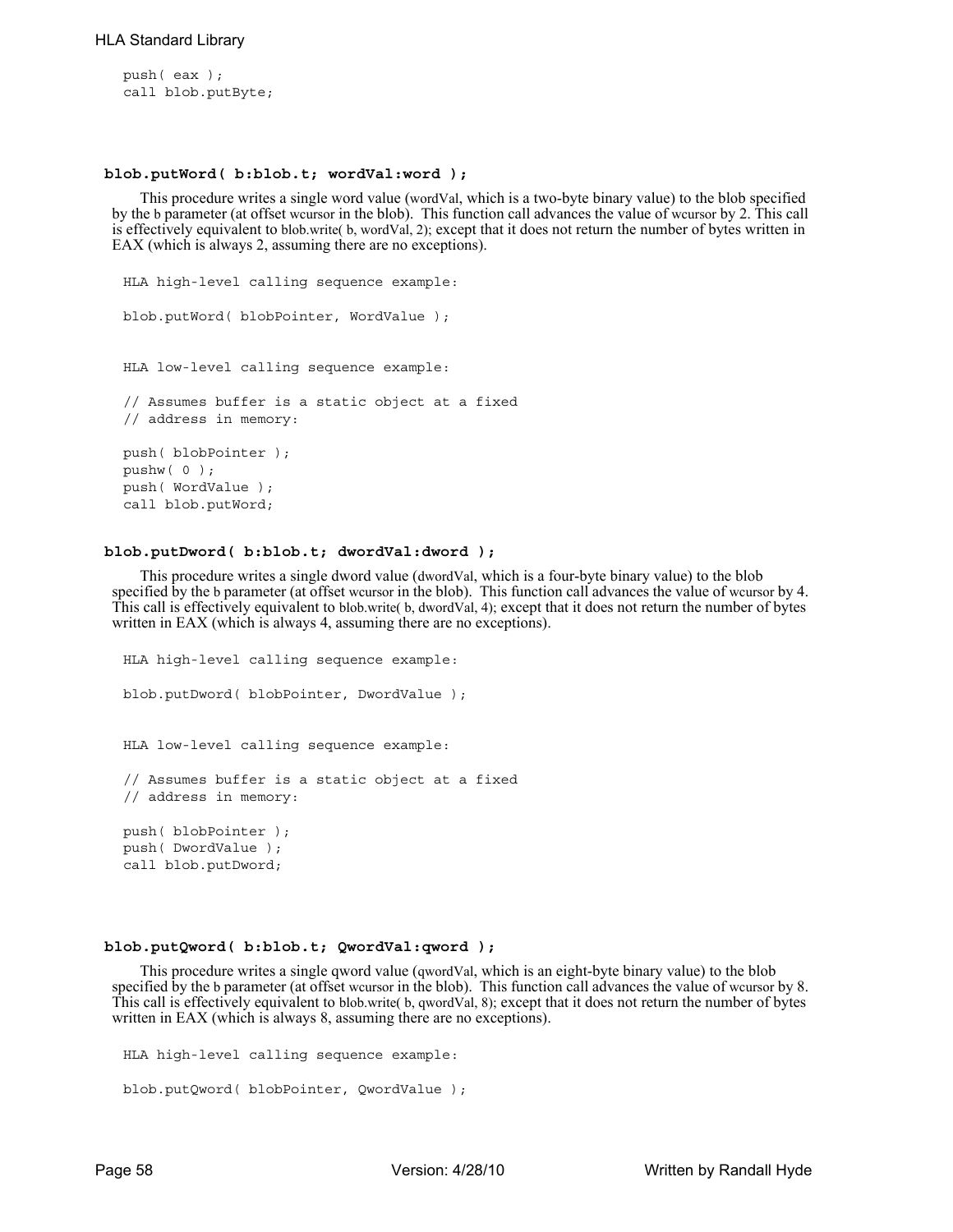```
HLA low-level calling sequence example:
// Assumes buffer is a static object at a fixed
// address in memory:
push( blobPointer );
push( (type dword QwordValue[4]) );
push( (type dword QwordValue[0]) );
call blob.putQword;
```
#### **blob.putTbyte( b:blob.t; tbyteVal:tbyte );**

This procedure writes a single tbyte value (tbyteVal, which is a 10-byte binary value) to the blob specified by the b parameter (at offset wcursor in the blob). This function call advances the value of wcursor by 10. This call is effectively equivalent to blob.write( b, tbyteVal, 10); except that it does not return the number of bytes written in EAX (which is always 10, assuming there are no exceptions).

```
HLA high-level calling sequence example:
blob.putTbyte( blobPointer, TByteValue );
HLA low-level calling sequence example:
// Assumes buffer is a static object at a fixed
// address in memory:
push( blobPointer );
pushw( 0 );
push( (type word TByteValue [8]) );
push( (type dword TByteValue [4]) );
push( (type dword TByteValue [0]) );
call blob.putTbyte;
```
#### **blob.putLword( b:blob.t; LwordVal:lword );**

This procedure writes a single lword value (lwordVal, which is a 16-byte binary value) to the blob specified by the b parameter (at offset wcursor in the blob). This function call advances the value of wcursor by 16. This call is effectively equivalent to blob.write( b, lwordVal, 16); except that it does not return the number of bytes written in EAX (which is always 16, assuming there are no exceptions).

```
HLA high-level calling sequence example:
blob.putLword( blobPointer, LwordValue );
HLA low-level calling sequence example:
// Assumes buffer is a static object at a fixed
// address in memory:
push( blobPointer );
push( (type dword LwordValue[12]) );
push( (type dword LwordValue[8 ]) );
push( (type dword LwordValue[4 ]) );
push( (type dword LwordValue[0 ]) );
```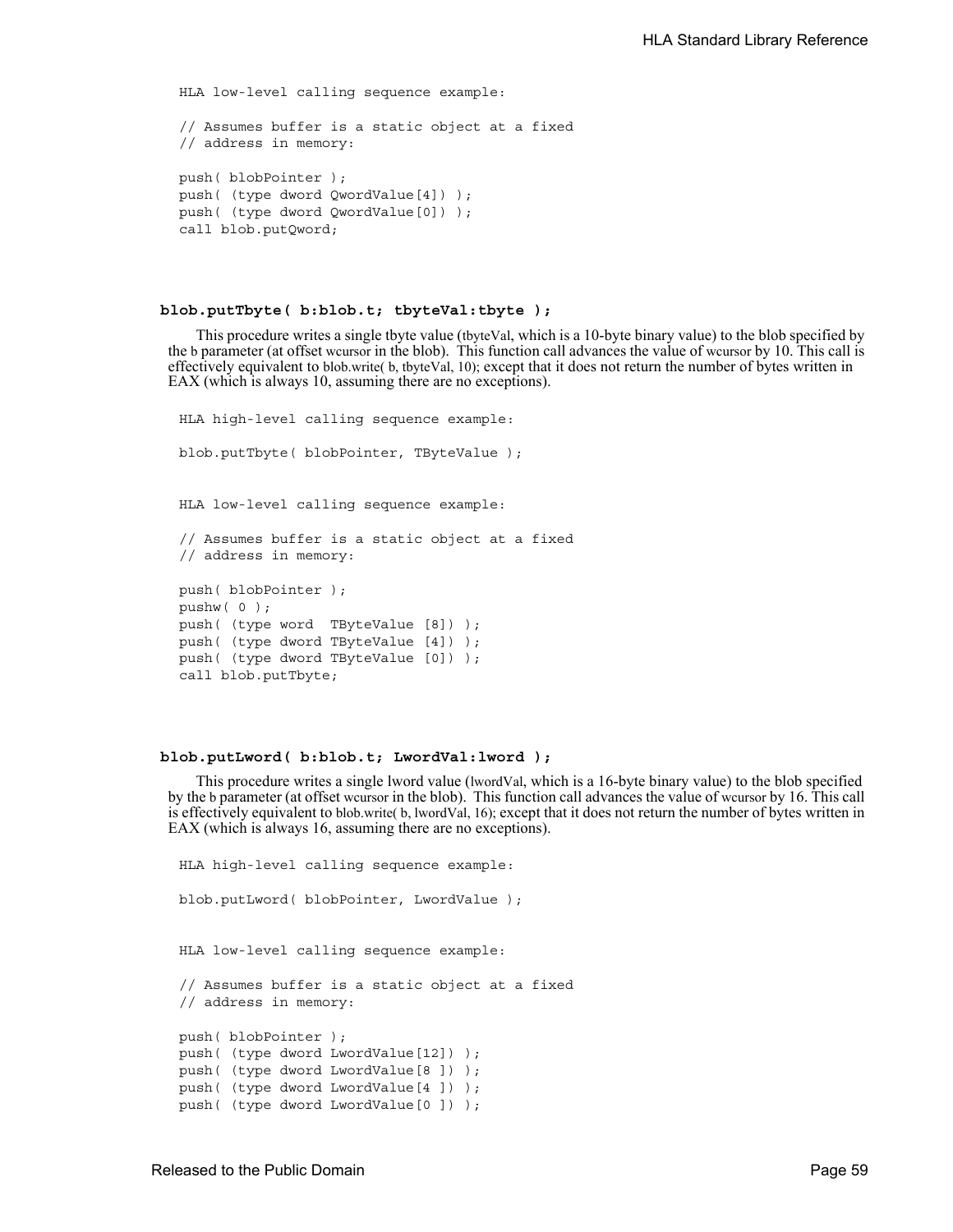call blob.putLword;

#### **blob.read( b:blob.t; var buffer:byte; count:uns32 ); @returns( "eax" );**

This routine reads a sequence of count bytes from the specified blob starting at the rcursor position in the blob. It stores the bytes into memory at the address specified by buffer.

 It returns the number of bytes actually read from the blob in the EAX register (this is usually equal to the count value, unless the read operation attempts to read beyond the current length of the blob, in which case the actual number of bytes is returned in EAX).

```
HLA high-level calling sequence examples:
blob.read( blobPointer, buffer, count );
blob.read( blobPointer, [eax], 1024 );
HLA low-level calling sequence examples:
// If buffer is a static variable:
push( blobPointer );
pushd( &buffer );
push( count );
call blob.read;
```
#### **blob.readAt( b:blob.t; var buffer:byte; index:dword; len:uns32 )**

This routine reads a sequence of len bytes from the specified blob starting at offset index into the blob. It stores the bytes into memory at the address specified by buffer.

 This function call ignores the initial value in the rcursor variable and it does not change this value. This function returns the actual number of bytes read in the EAX register (which is usually equal to len). If len plus index is greater than the current blob length, this this function returns the actual number of bytes read (which will be less than len) in the EAX register.

HLA high-level calling sequence examples:

blob.readAt( blobPointer, buffer, index, count ); blob.readAt( blobPointer, [eax], 500, 1024 );

HLA low-level calling sequence examples:

push( blobPointer ); pushd( &buffer ); push( index ); push( count ); call blob.readAt;

## **blob.getByte( b:blob.t ); @returns( "al" );**

This procedure reads a single byte value from the blob specified by the b parameter (at offset rcursor in the blob) and returns this byte in the AL register. This function call advances the value of rcursor by 1. This call is effectively equivalent to blob.read( b, byteVal, 1); except that it does not return the number of bytes read in EAX (which is always 1, assuming there are no exceptions).

It will raise an ex.BlobOverflow exception if the value of rcursor is greater than or equal to the current blob length.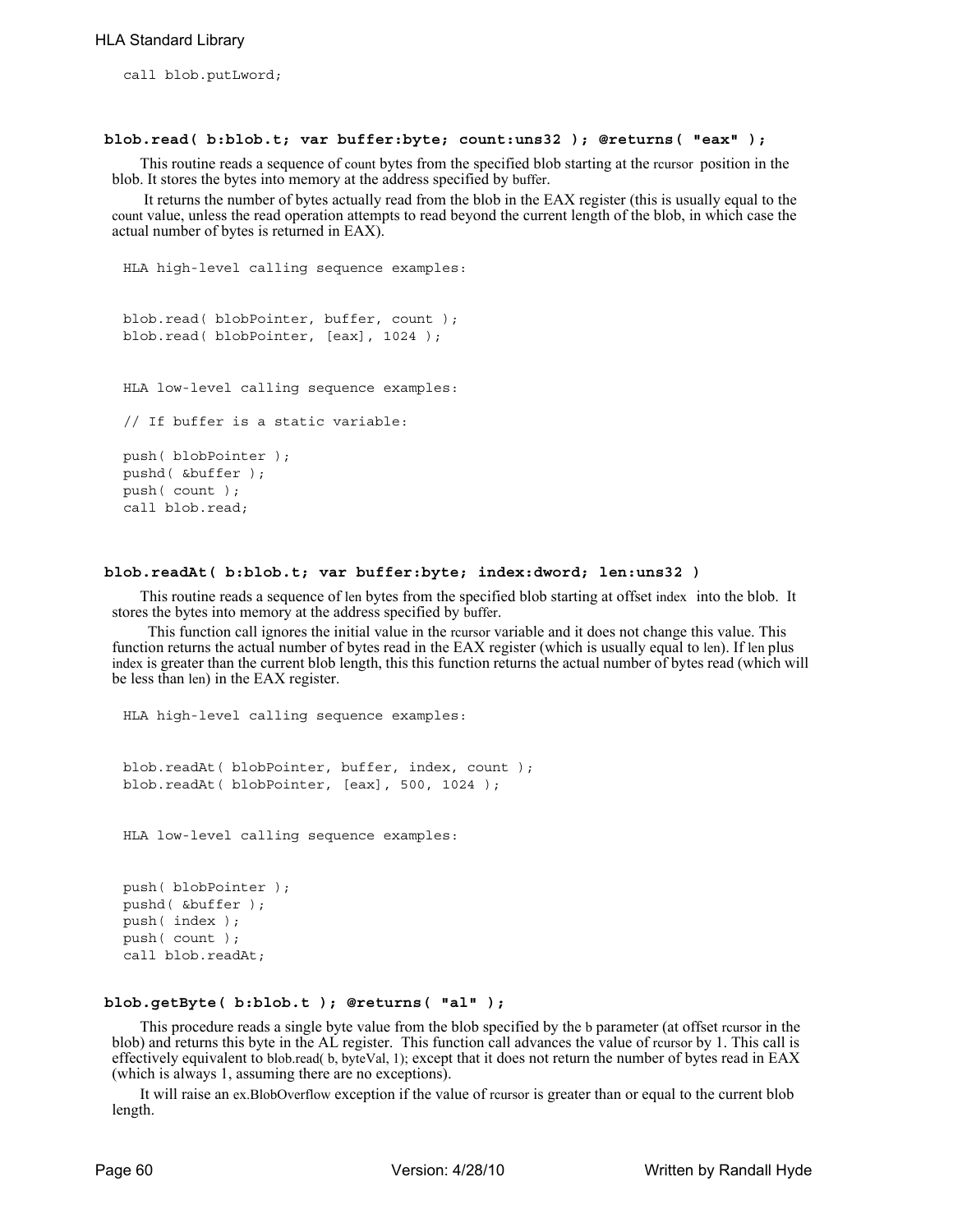```
HLA high-level calling sequence example:
blob.getByte( blobPointer );
mov( al, ByteValue );
HLA low-level calling sequence example:
push( blobPointer );
call blob.getByte;
mov( al, ByteValue );
```
#### **blob.getWord( b:blob.t ); @returns( "ax" );**

This procedure reads a single word value from the blob specified by the b parameter (at offset rcursor in the blob) and returns this word in the AX register. This function call advances the value of rcursor by 2. This call is effectively equivalent to blob.read( b, wordVal, 2); except that it does not return the number of bytes read in EAX (which is always 2, assuming there are no exceptions).

It will raise an ex.BlobOverflow exception if the value of rcursor is greater than or equal to the current blob length.

HLA high-level calling sequence example:

```
blob.getWord( blobPointer );
mov( ax, WordValue );
```
HLA low-level calling sequence example:

```
push( blobPointer );
call blob.getWord;
mov( ax, WordValue );
```
#### **blob.getDword( b:blob.t ); @returns( "eax" );**

This procedure reads a single dword value from the blob specified by the b parameter (at offset rcursor in the blob) and returns this dword in the EAX register. This function call advances the value of rcursor by 4. This call is effectively equivalent to blob.read( b, dwordVal, 4); except that it does not return the number of bytes read in EAX (which is always 4, assuming there are no exceptions).

It will raise an ex.BlobOverflow exception if the value of rcursor is greater than or equal to the current blob length.

```
HLA high-level calling sequence example:
blob.getDword( blobPointer );
mov( eax, DwordValue );
HLA low-level calling sequence example:
push( blobPointer );
call blob.getDword;
mov( ax, DwordValue );
```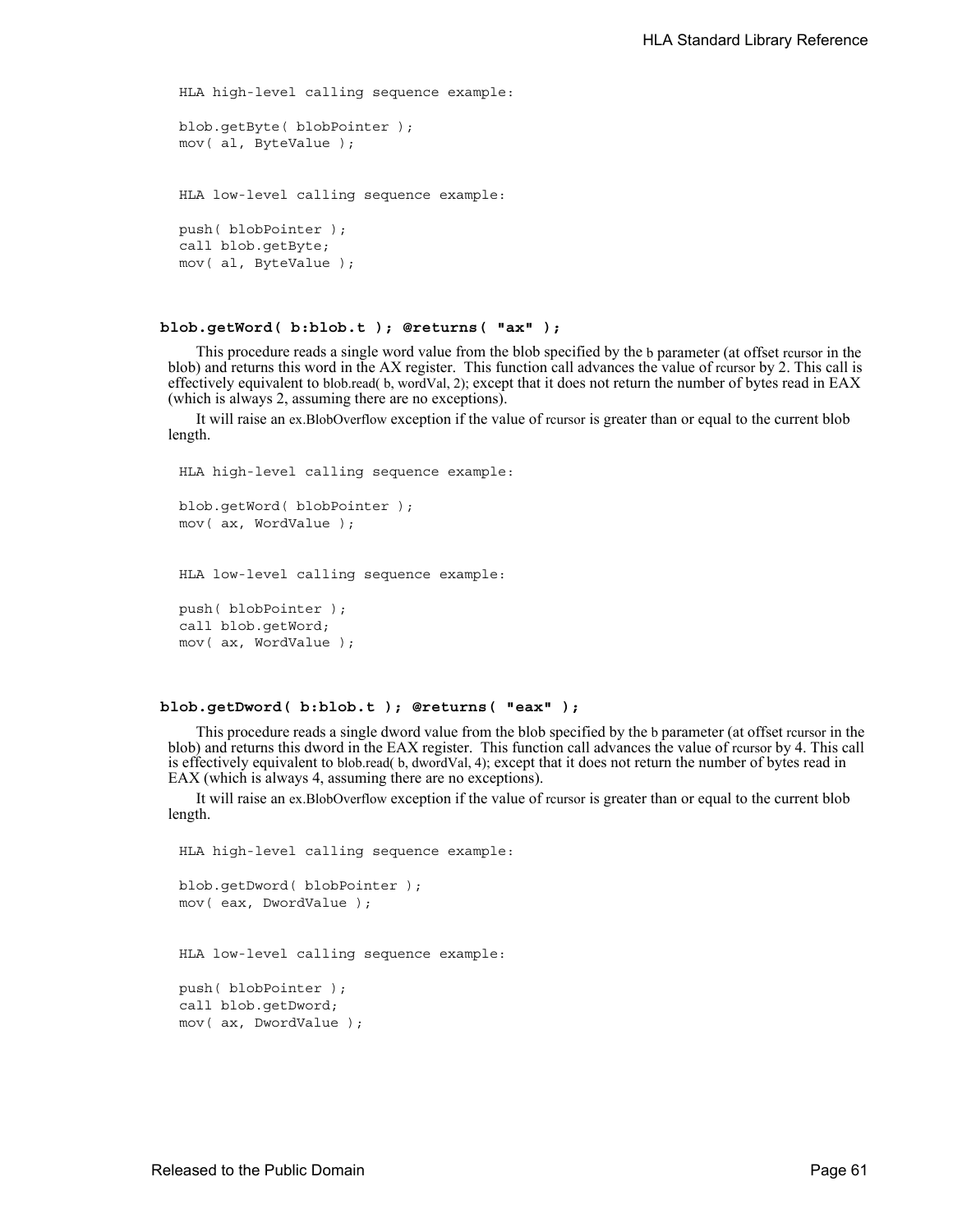## **blob.getQword( b:blob.t ); @returns( "edx:eax" );**

This procedure reads a single qword value from the blob specified by the b parameter (at offset rcursor in the blob) and returns this qword in the EDX:EAX register pair. This function call advances the value of rcursor by 8. This call is effectively equivalent to blob.read( b, qwordVal, 8); except that it does not return the number of bytes read in EAX (which is always 8, assuming there are no exceptions).

It will raise an ex.BlobOverflow exception if the value of rcursor is greater than or equal to the current blob length.

```
HLA high-level calling sequence example:
blob.getQword( blobPointer );
mov( eax, (type dword QwordValue[0]) );
mov( edx, (type dword QwordValue[4]) );
HLA low-level calling sequence example:
push( blobPointer );
call blob.getQword;
mov( eax, (type dword QwordValue[0]) );
mov( edx, (type dword QwordValue[4]) );
```
## **blob.getTbyte( b:blob.t; tbyteVal:tbyte );**

This procedure reads a single tbyte value from the blob specified by the b parameter (at offset rcursor in the blob) and stores this tbyte via the tbyteVal reference parameter. This function call advances the value of rcursor by 10. This call is effectively equivalent to blob.read( b, tbyteVal, 10); except that it does not return the number of bytes read in EAX (which is always 10, assuming there are no exceptions).

It will raise an ex.BlobOverflow exception if the value of rcursor is greater than or equal to the current blob length.

```
HLA high-level calling sequence example:
blob.getTbyte( blobPointer, tByteVar );
HLA low-level calling sequence example:
push( blobPointer );
pushd( &tbyteVar );
call blob.getTbyte;
```
#### **blob.getLword( b:blob.t; lwordVal:lword );**

This procedure reads a single lword value from the blob specified by the b parameter (at offset rcursor in the blob) and stores this lword via the lwordVal reference parameter. This function call advances the value of rcursor by 16. This call is effectively equivalent to blob.read( b, lwordVal, 16); except that it does not return the number of bytes read in EAX (which is always 16, assuming there are no exceptions).

It will raise an ex.BlobOverflow exception if the value of rcursor is greater than or equal to the current blob length.

```
HLA high-level calling sequence example:
blob.getLword( blobPointer, lwordVar );
HLA low-level calling sequence example:
```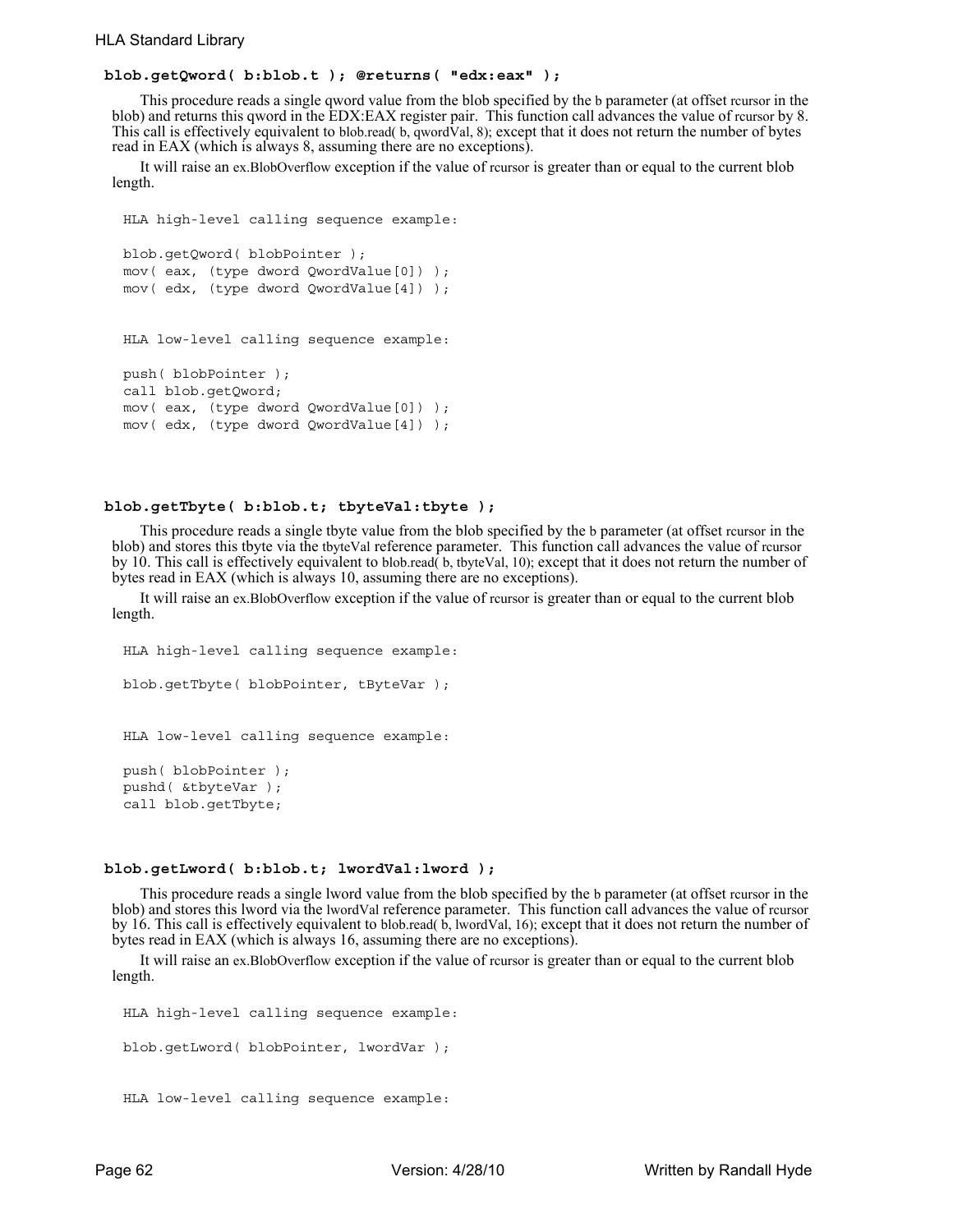push( blobPointer ); pushd( &lwordVar ); call blob.getLword;

## **5.14 Blob Output Routines**

The output routines in the blobs module are very similar to the file output routines in the fileio module as well as the output routines in the stdout library module. In general, these routines require (at least) two parameters; the first is the (pointer to the) blob object, the second parameter is usually the value to write to the blob. Some functions contain additional parameters that provide formatting information.

All output is written to the blob at the wcursor offset into the blob's data. For each byte written, wcursor is incremented by 1. If wcursor's value becomes greater than or equal to the blob's length value, then length is adjusted as well (that is, length and wcursor will have the same value). If wcursor exceeds the value in the maxlen field, then these functions raise an ex.BlobOverflow exception.

See the descriptions of the corresponding functions in the fileio module for more details. Note that function names of the form blob.cat\* are synonyms for the blob.put\* functions.

```
blob.newln( b:blob.t )
blob.putbool( b:blob.t; b:boolean )
blob.putc( b:blob.t; c:char )
blob.putcSize( b:blob.t; c:char; width:int32; fill:char )
blob.putcset( b:blob.t; cst:cset )
blob.puts( b:blob.t; s:string )
blob.putsSize( b:blob.t; s:string; width:int32; fill:char )
blob.putb( b:blob.t; b:byte )
blob.puth8( b:blob.t; b:byte )
blob.puth8Size( b:blob.t; b:byte; size:dword; fill:char )
blob.putw( b:blob.t; w:word )
blob.puth16( b:blob.t; w:word )
blob.puth16Size( b:blob.t; w:word; size:dword; fill:char )
blob.putd( b:blob.t; d:dword )
blob.puth32( b:blob.t; d:dword )
blob.puth32Size( b:blob.t; d:dword; size:dword; fill:char )
blob.putq( b:blob.t; q:qword )
blob.puth64( b:blob.t; q:qword )
blob.puth64Size( b:blob.t; q:qword; size:dword; fill:char )
blob.puttb( b:blob.t; tb:tbyte )
blob.puth80( b:blob.t; tb:tbyte )
blob.puth80Size( b:blob.t; tb:tbyte; size:dword; fill:char )
blob.putl( b:blob.t; l:lword )
blob.puth128( b:blob.t; l:lword )
blob.puti8 ( b:blob.t; b:byte )
blob.puti8Size ( b:blob.t; b:byte; width:int32; fill:char )
blob.puti16( b:blob.t; w:word )
blob.puti16Size( b:blob.t; w:word; width:int32; fill:char )
blob.puti32( b:blob.t; d:dword )
blob.puti32Size( b:blob.t; d:dword; width:int32; fill:char )
blob.puti64( b:blob.t; q:qword )
blob.puti64Size( b:blob.t; q:qword; width:int32; fill:char )
blob.puti128( b:blob.t; l:lword )
blob.puti128Size( b:blob.t; l:lword; width:int32; fill:char )
blob.putu8 ( b:blob.t; b:byte )
blob.putu8Size( b:blob.t; b:byte; width:int32; fill:char )
blob.putu16( b:blob.t; w:word )
blob.putu16Size( b:blob.t; w:word; width:int32; fill:char )
blob.putu32( b:blob.t; d:dword )
blob.putu32Size( b:blob.t; d:dword; width:int32; fill:char )
blob.putu64( b:blob.t; q:qword )
```